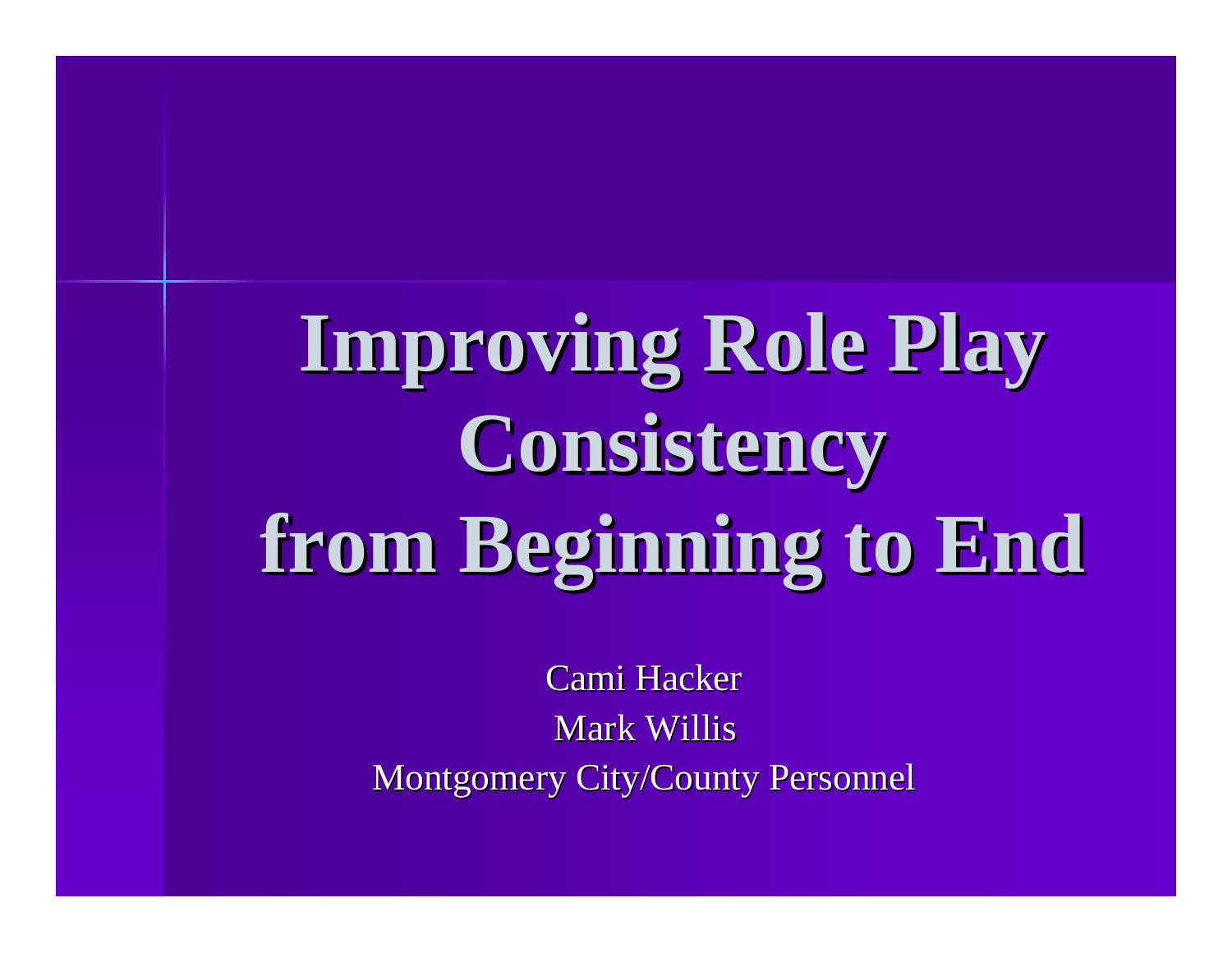# GOAL: To share **practical solutions for role play consistency issues**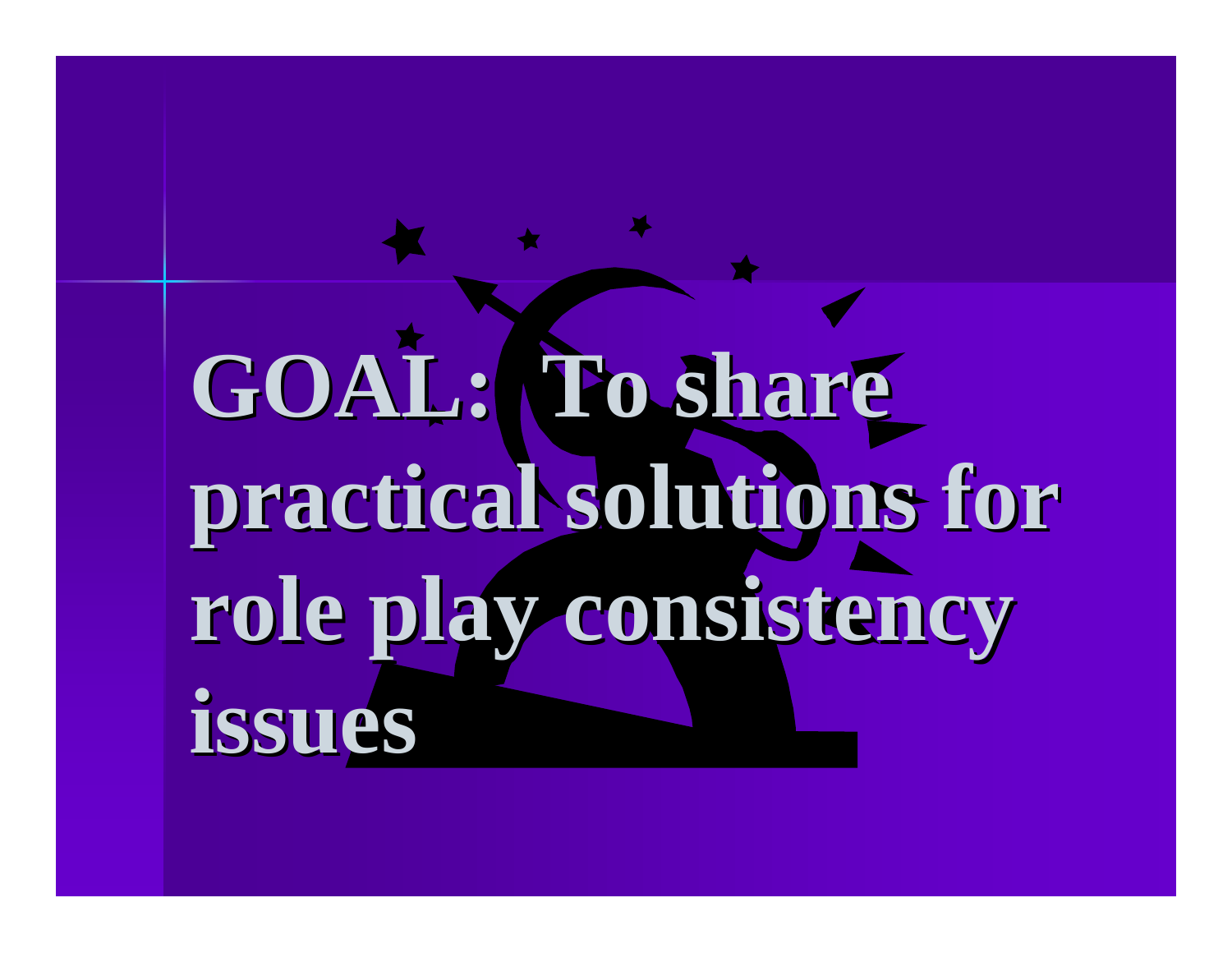**Consistency Challenges We Have Faced**

■ Script Development

Role Player Selection

**n Training of Role Players** 

**n** Administration of Role Plays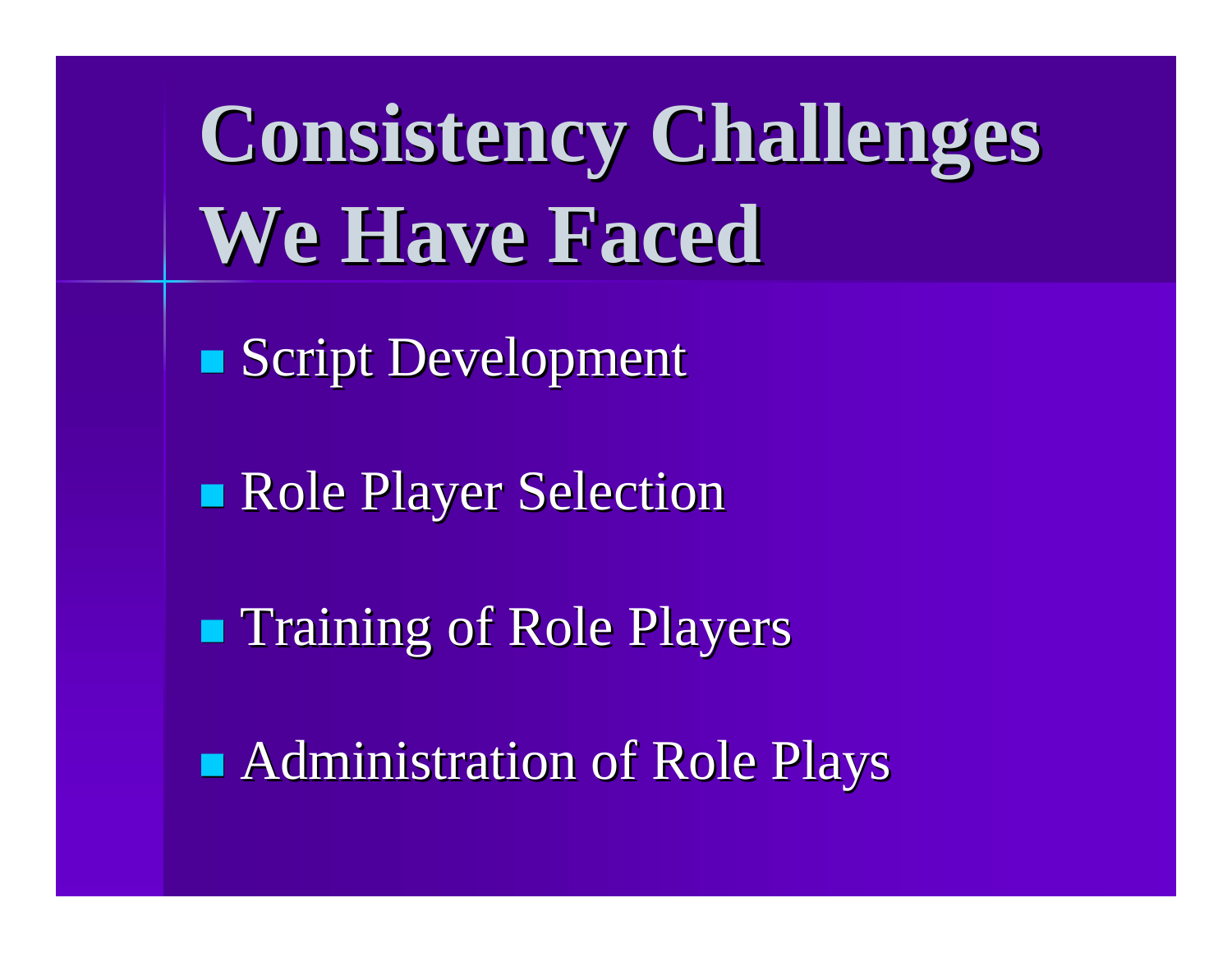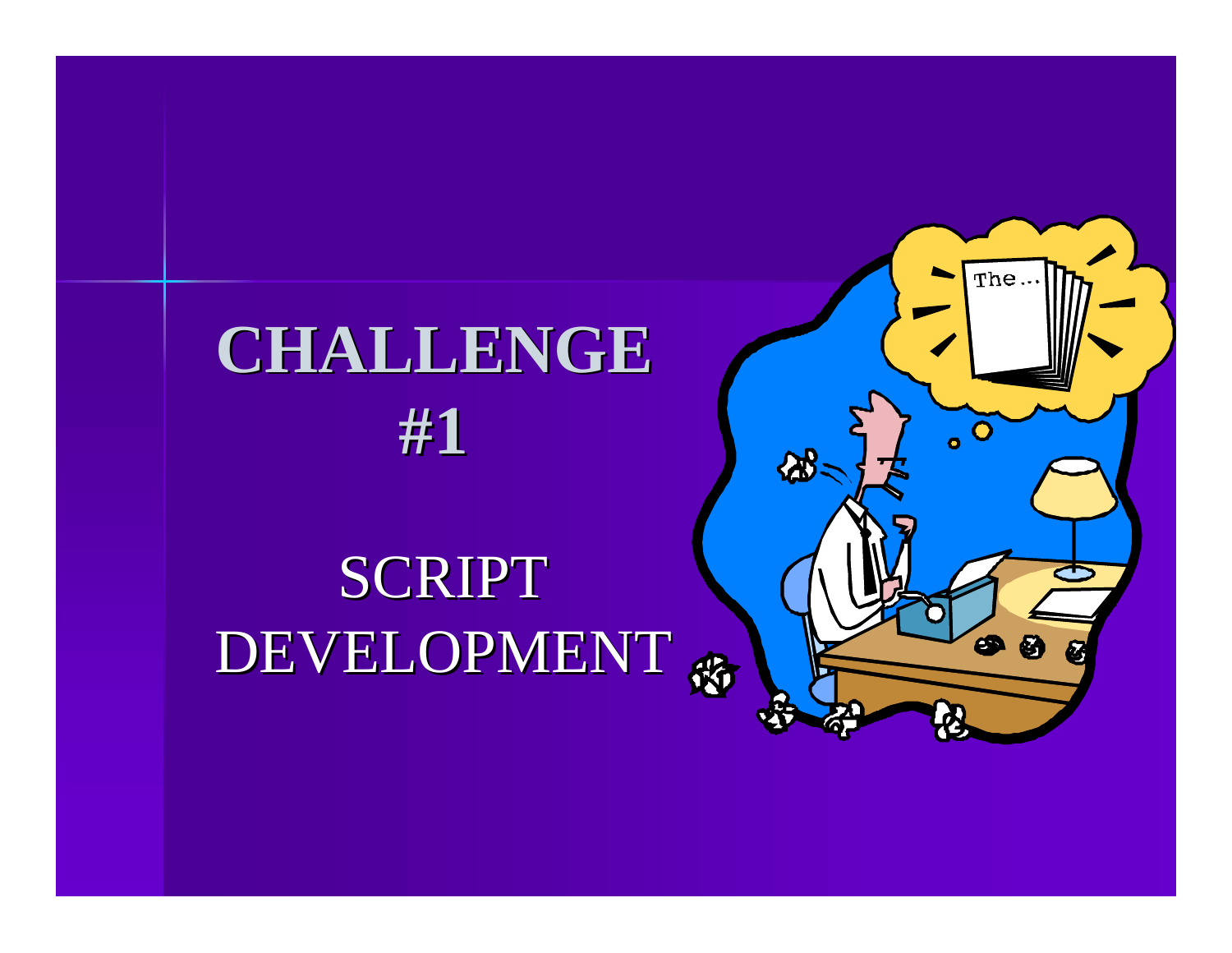### Complex Scripts

Difficult for role players to maintain over timeincreasing chance of inconsistency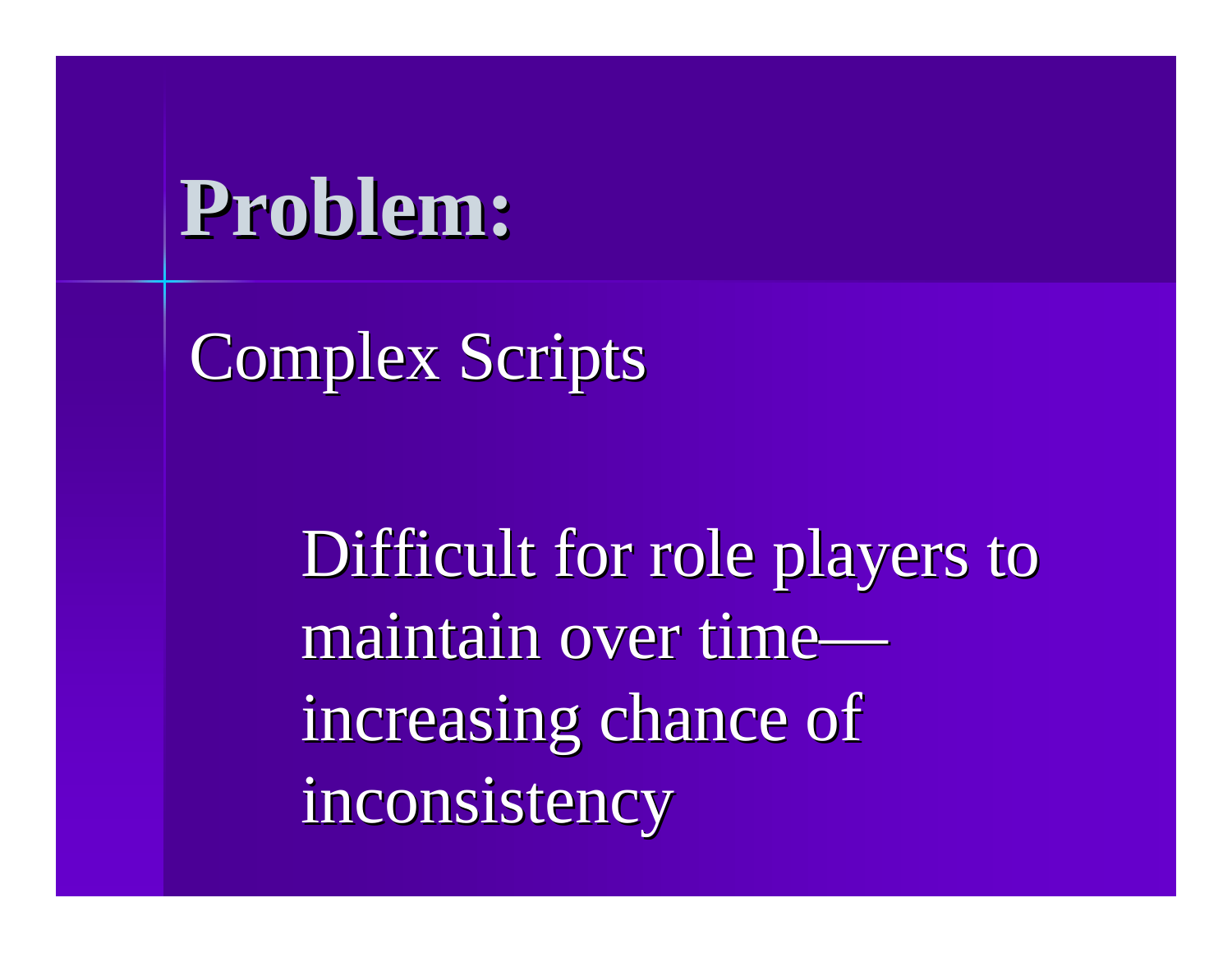### Eliminate unnecessary information

HOW?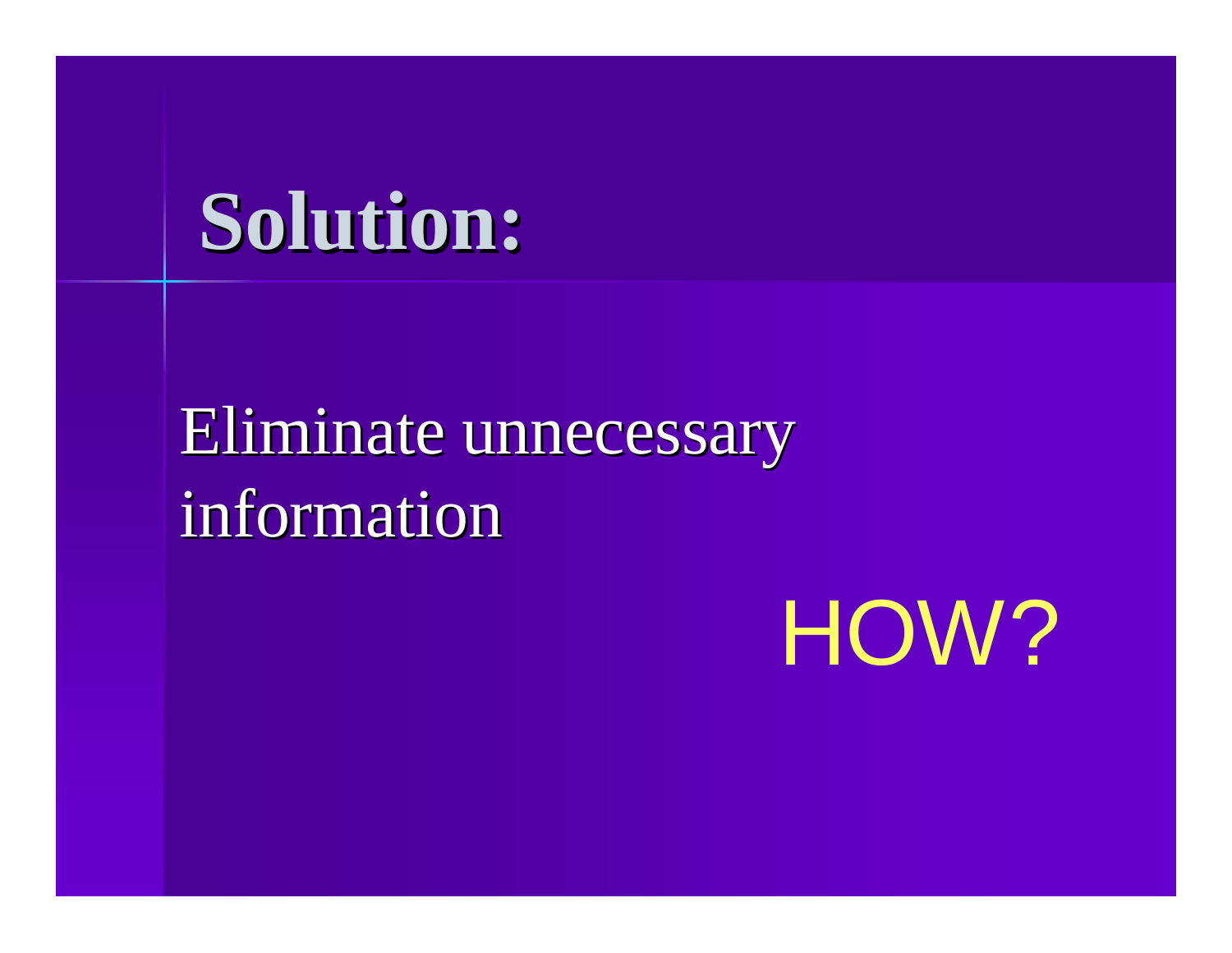**Long enough to cover the subject, but short enough to be interesting**

What is too long? What is too short?

**n** Achieve a balance

– Focus on measuring behaviors

– Keep as short as possible to

eliminate role player over load

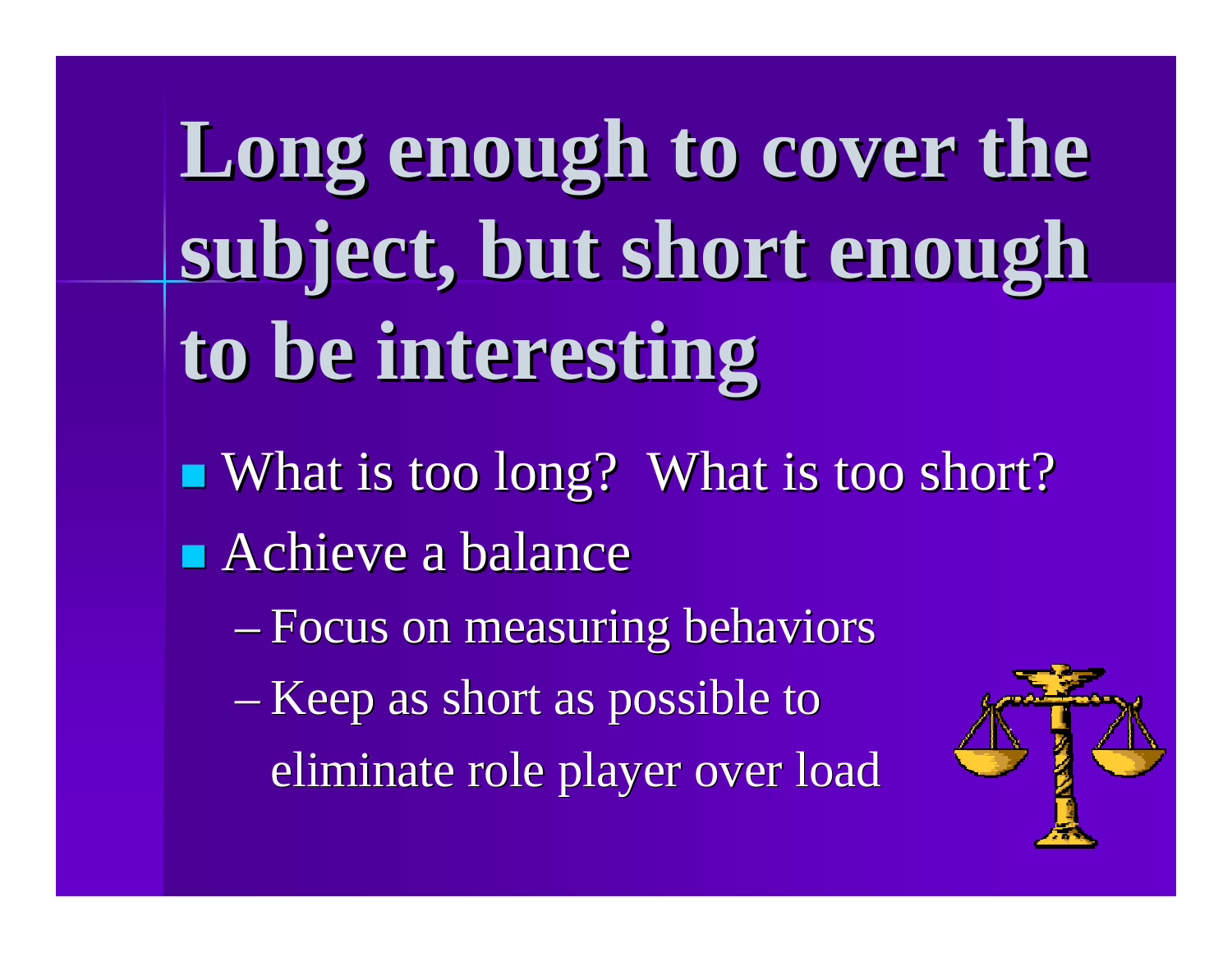## **Ask and ye shall receive**

**Eliminate counting candidate** responses

**n** "Spoon feed" the information to the candidate

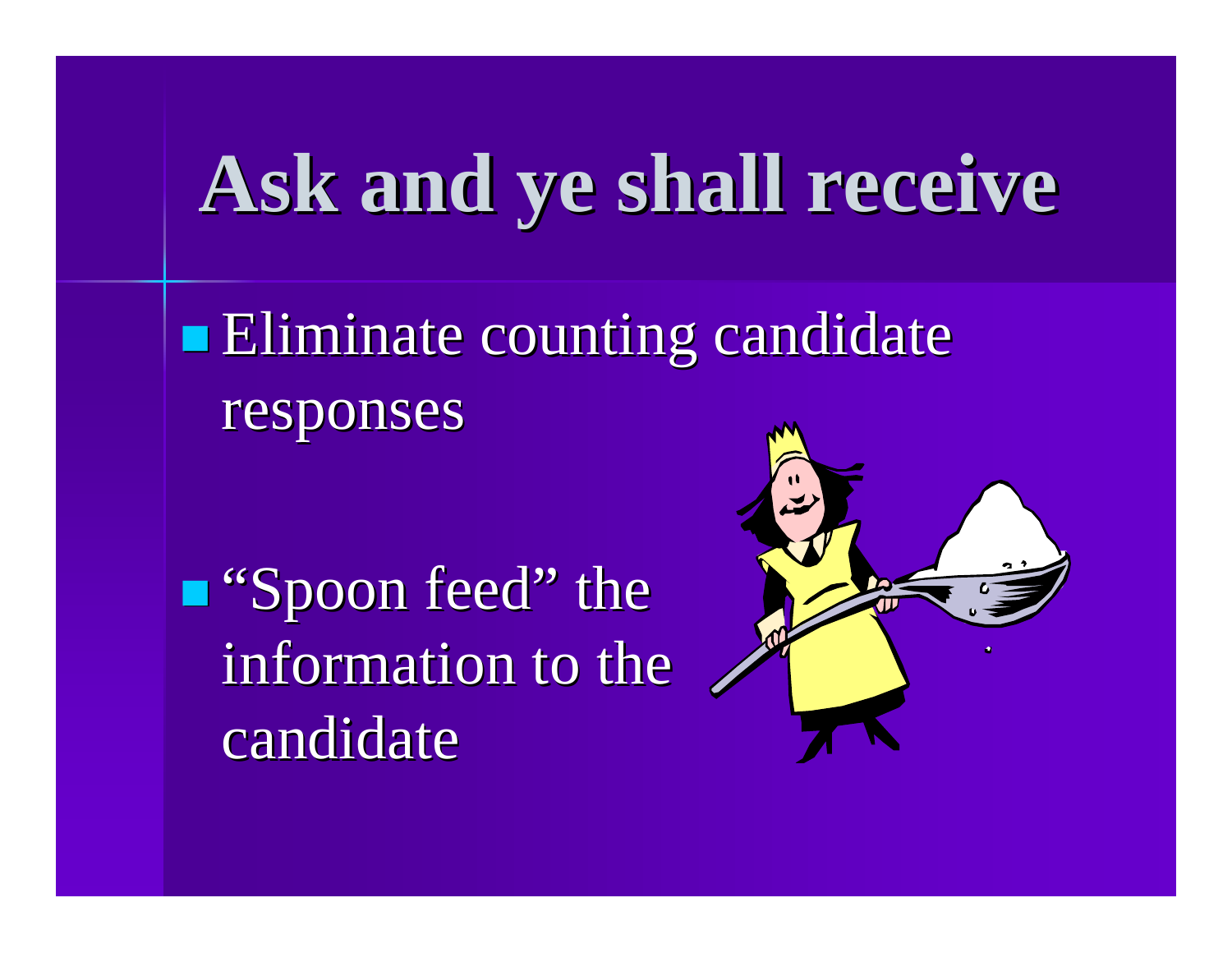## **Is it too real?**

- ain role players to "ad lib" in **Eliminate insignificant details from the** script **n** Train role players to "ad lib" insignificant details
- **n** Focus on the important information
- **n** Focus on what will draw out the responses you need to evaluate performance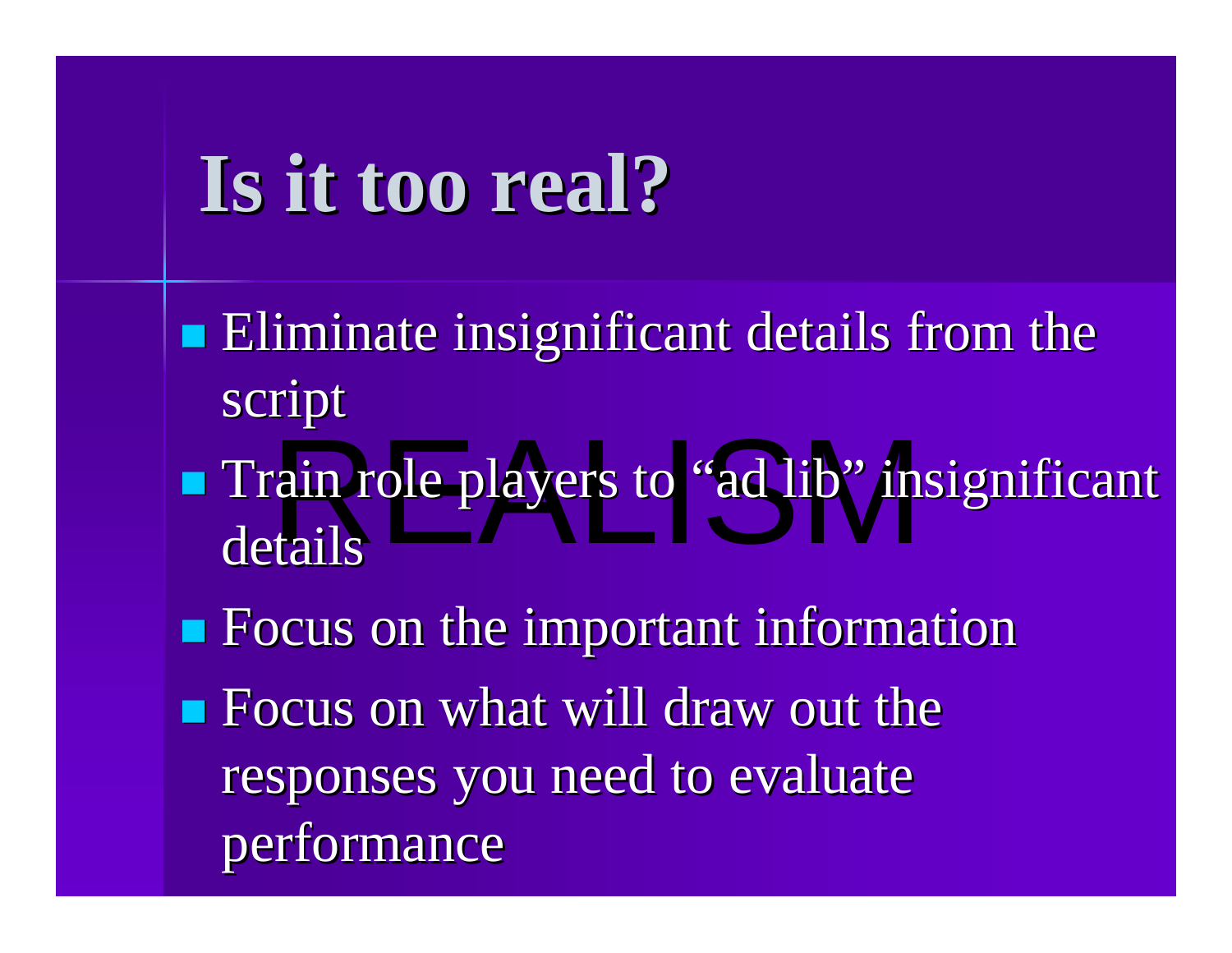## **What should be in a script?**

- **n** The theme or goal
- Situational information
- **n** Information about the role player's emotional state
- **n** Information about the timing of responses and emotional states
- Mandatory statements or questions
- **n** Anticipated questions and proper responses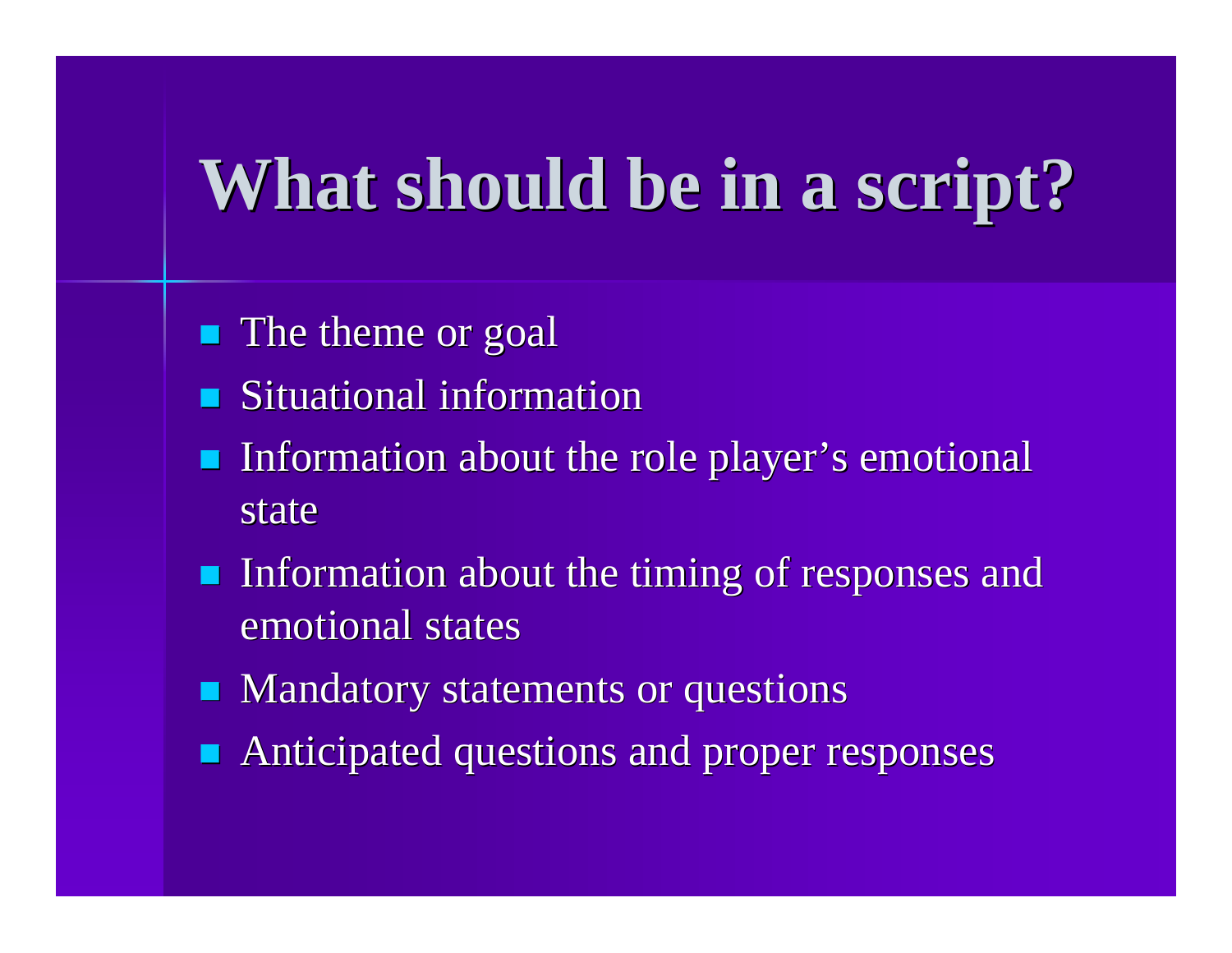## **CHALLENGE**



Role Player Selection

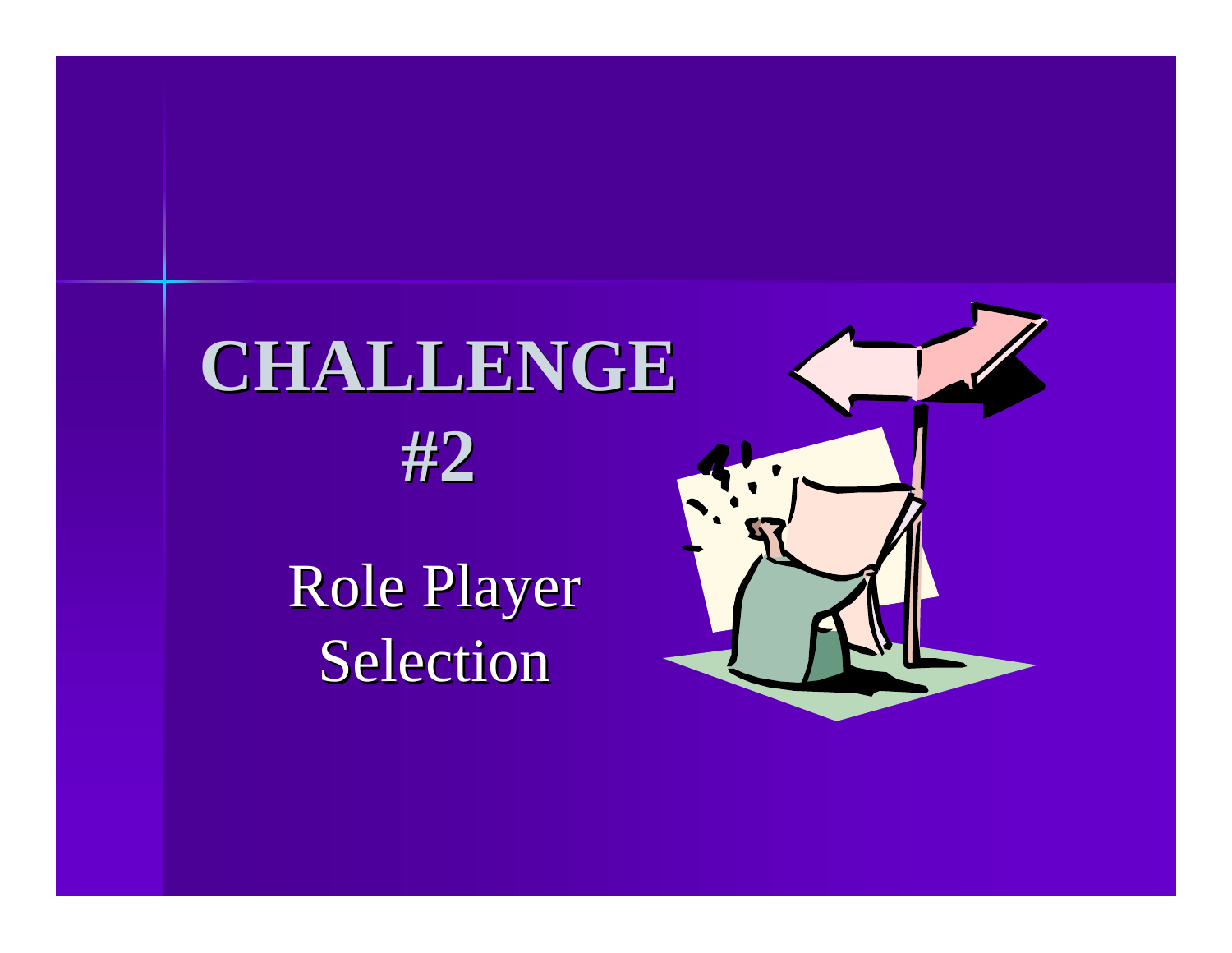## **Finding consistent role players.**

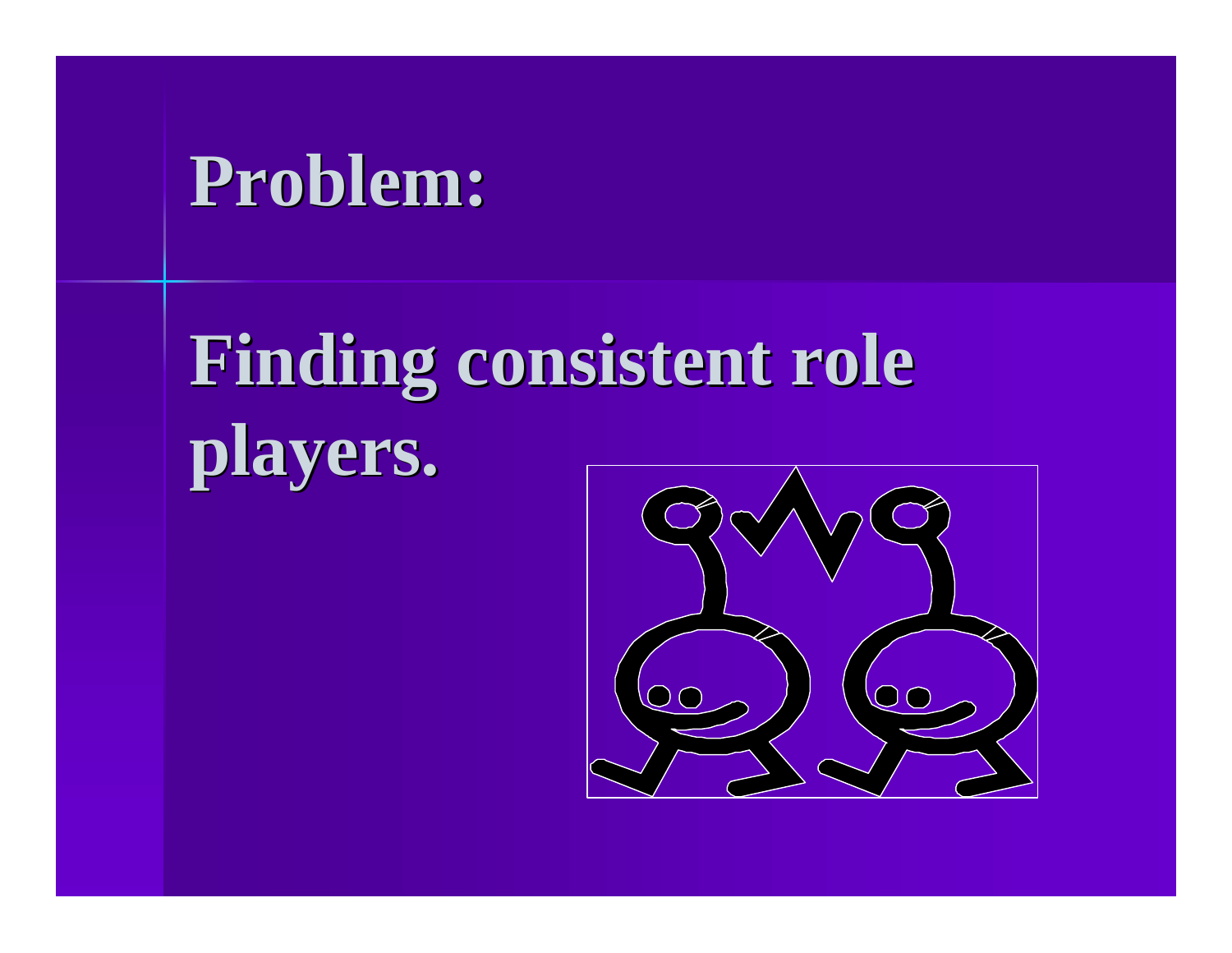**Network** –Other jurisdictions –Internal staff –Current role players –Actors and acting groups Develop a role player pool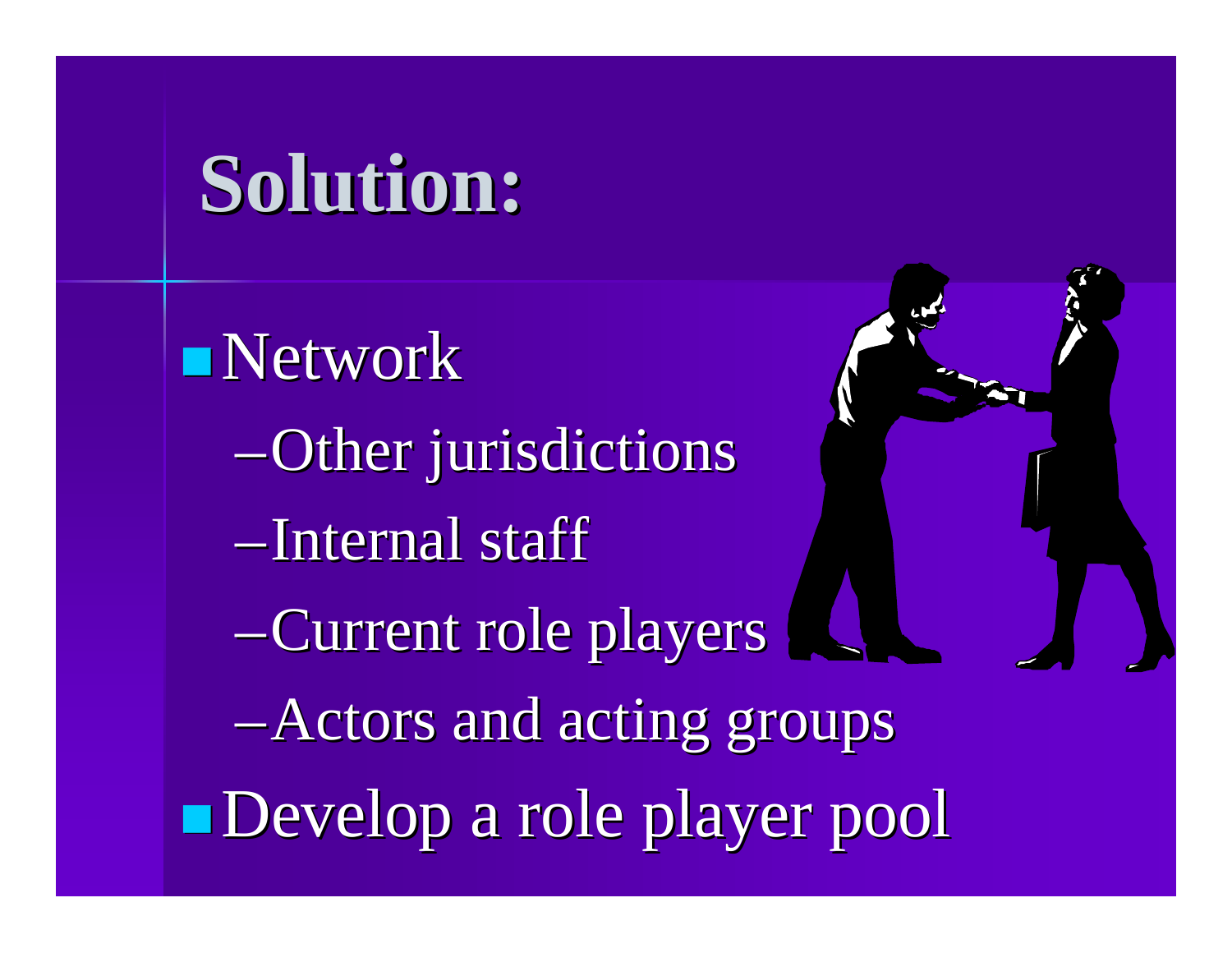Finding the right role player for the part.

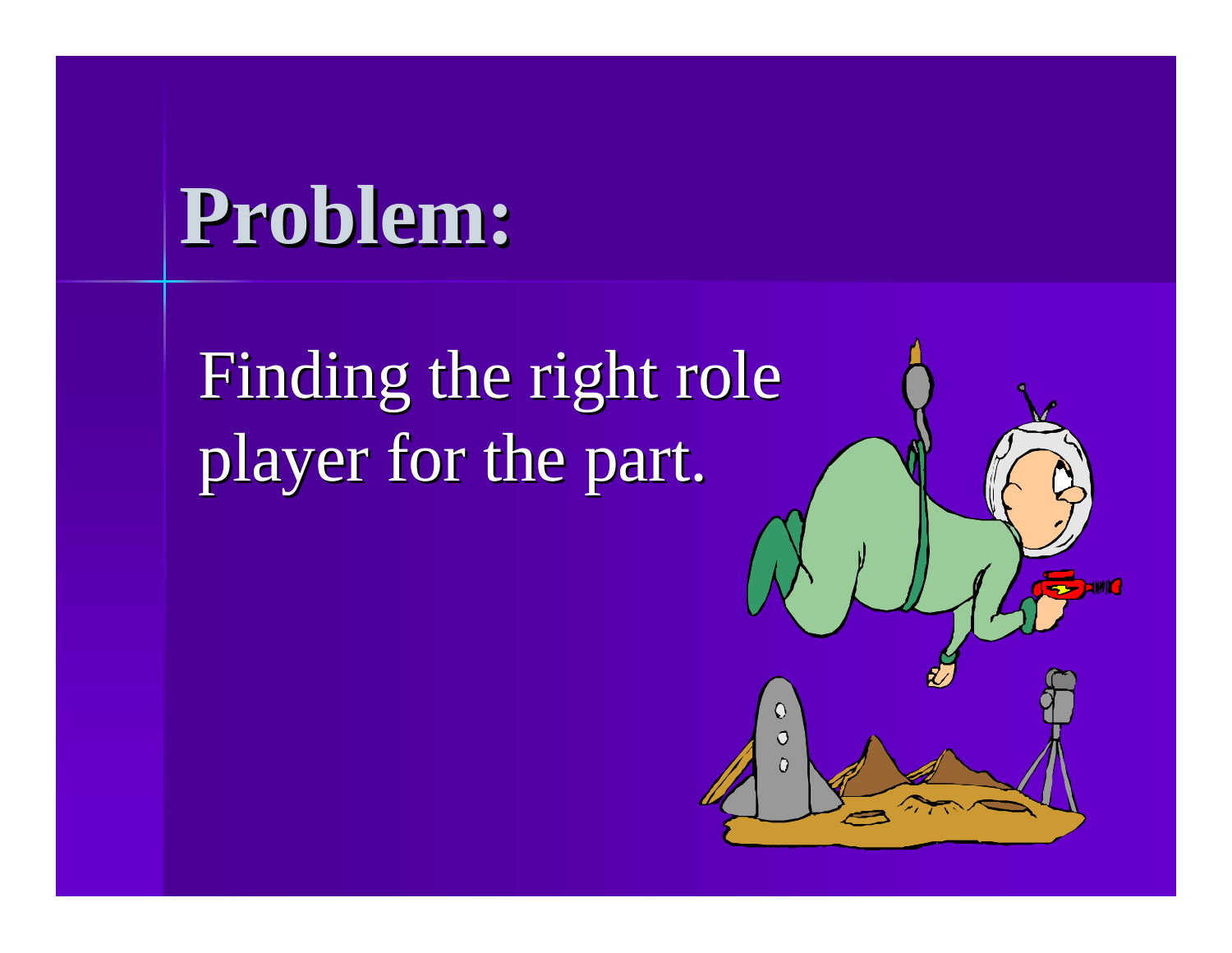Determine needs and find role players who meet those needs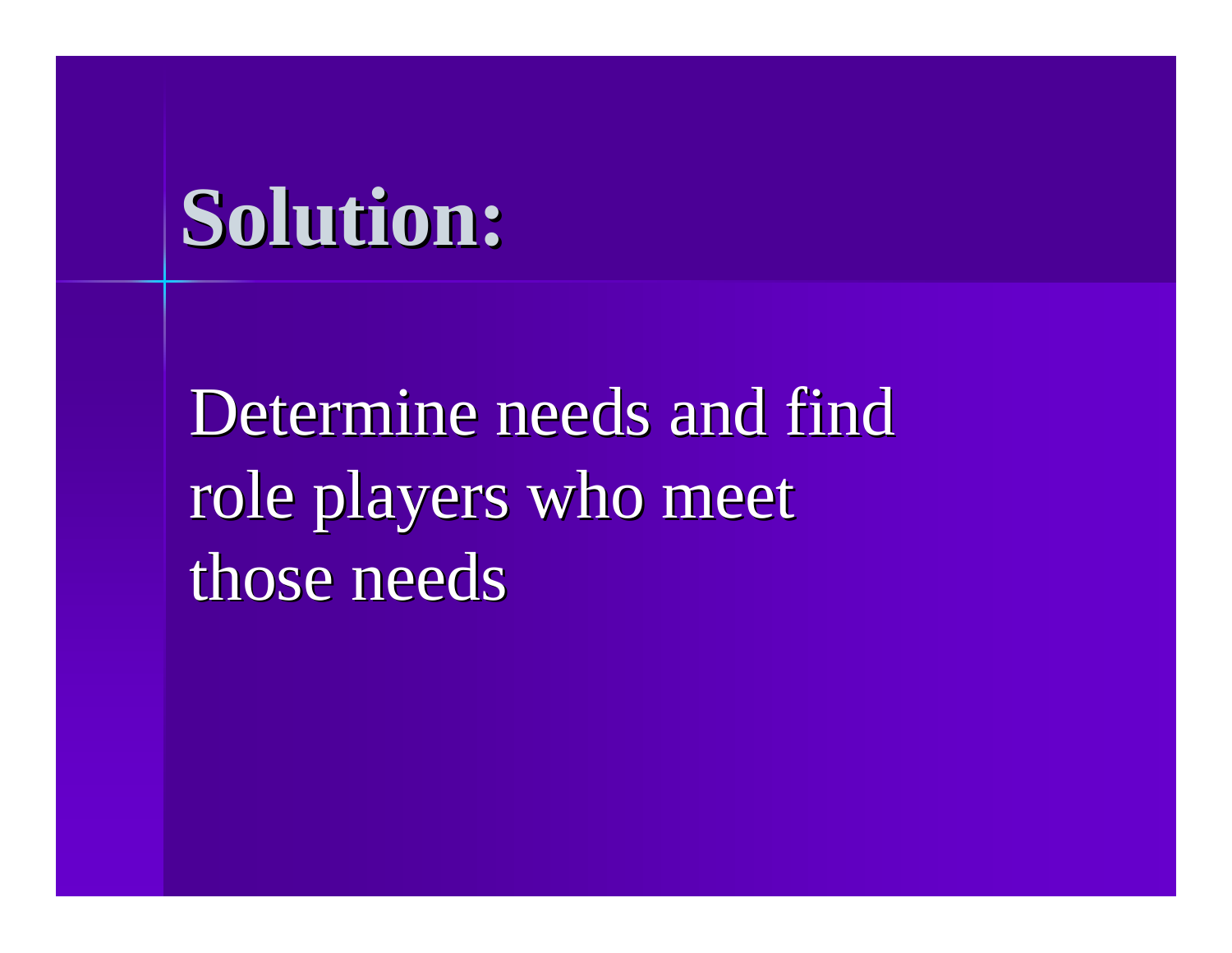## **The fewer the better**

■ How many role players do you need? – Consider complexity of script – Consider ability of role players to maintain consistency

**n** Logically, consistency improves with fewer role players.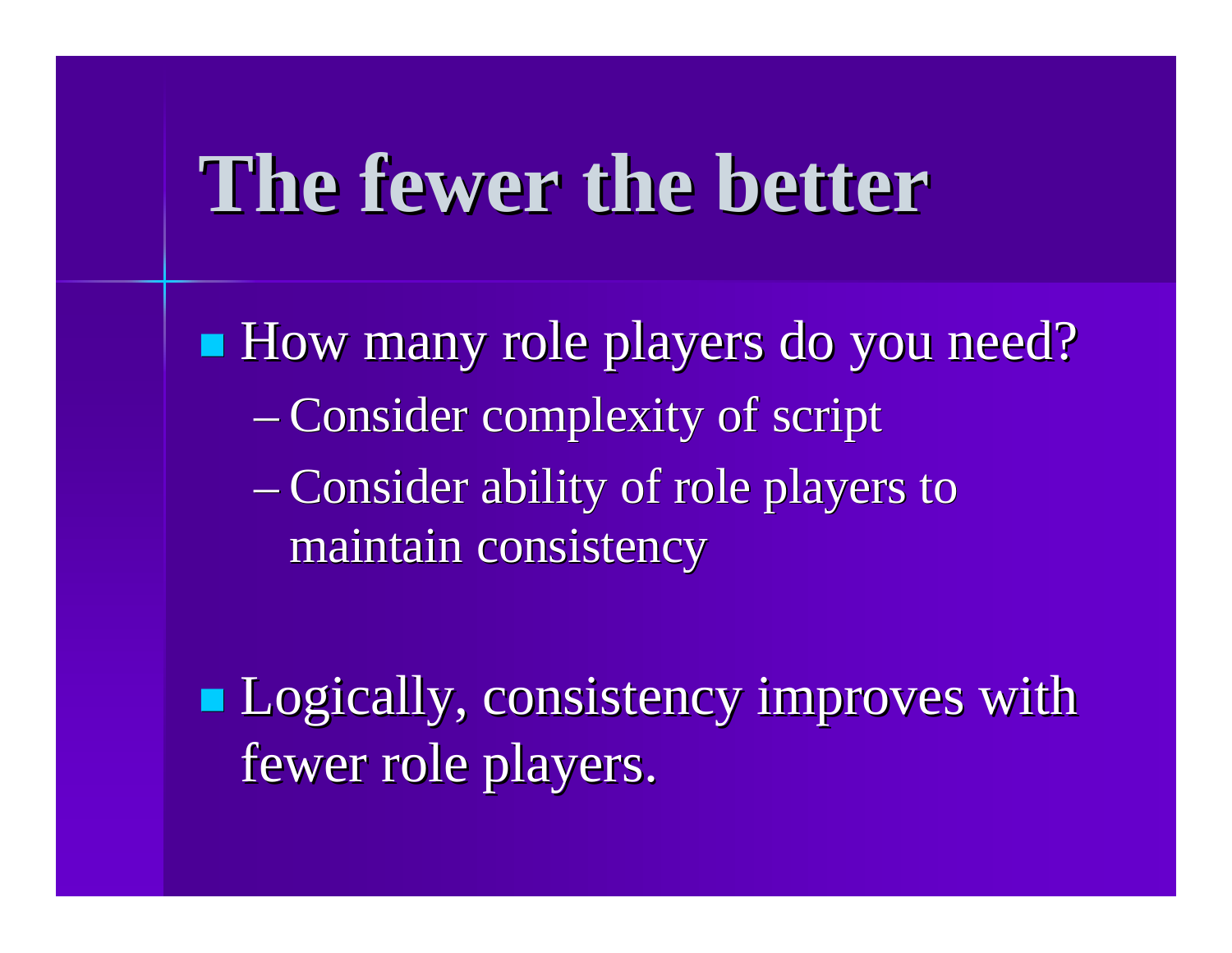## **"Realism"**

**n** For highly technical jobs, choose people who are familiar with the field or have worked in the field. Their understanding of the subject will make them more consistent.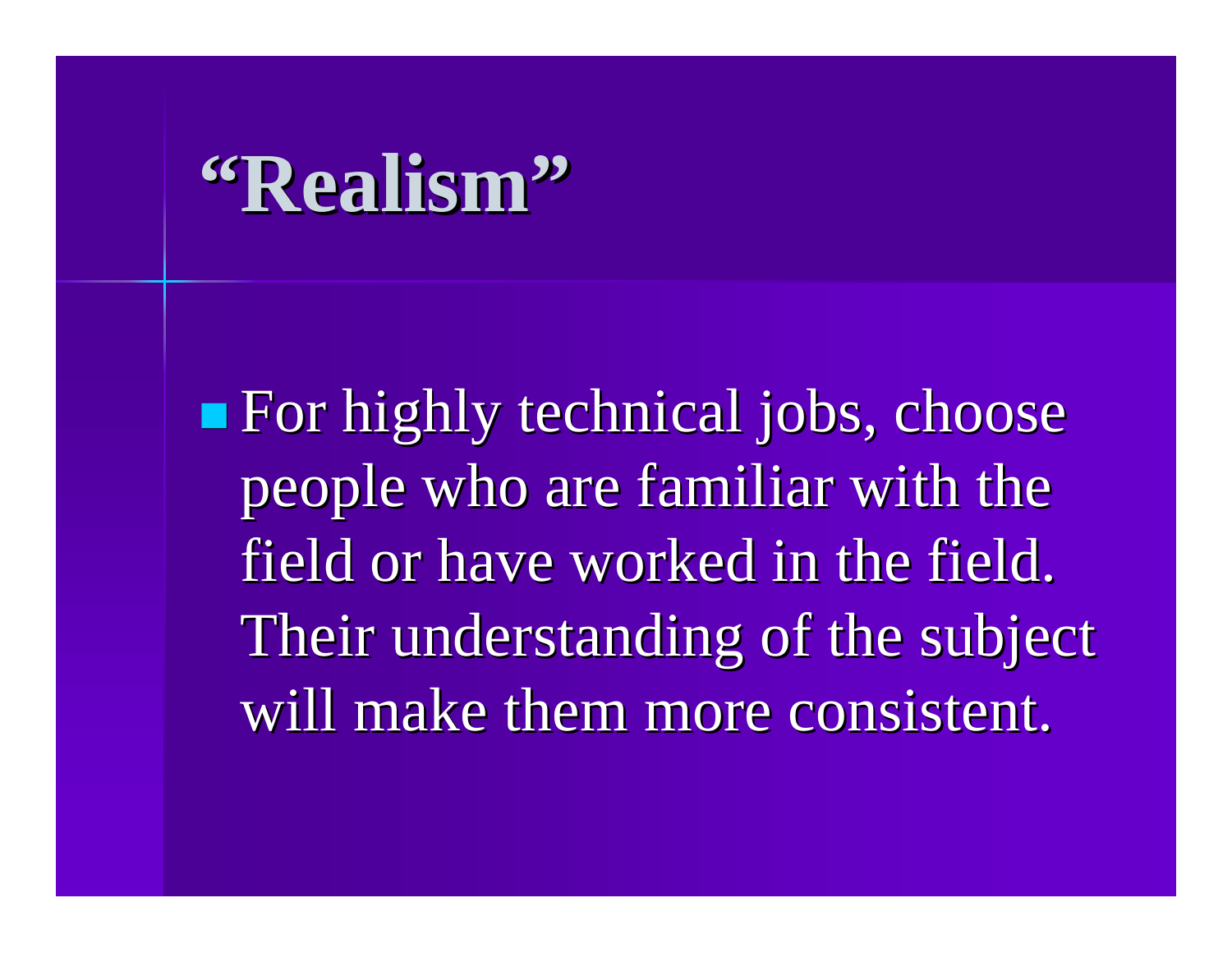**Match game-- Personality**

**n Analyze script to determine** personality needed Determine which role player has a personality more consistent with the "part" being played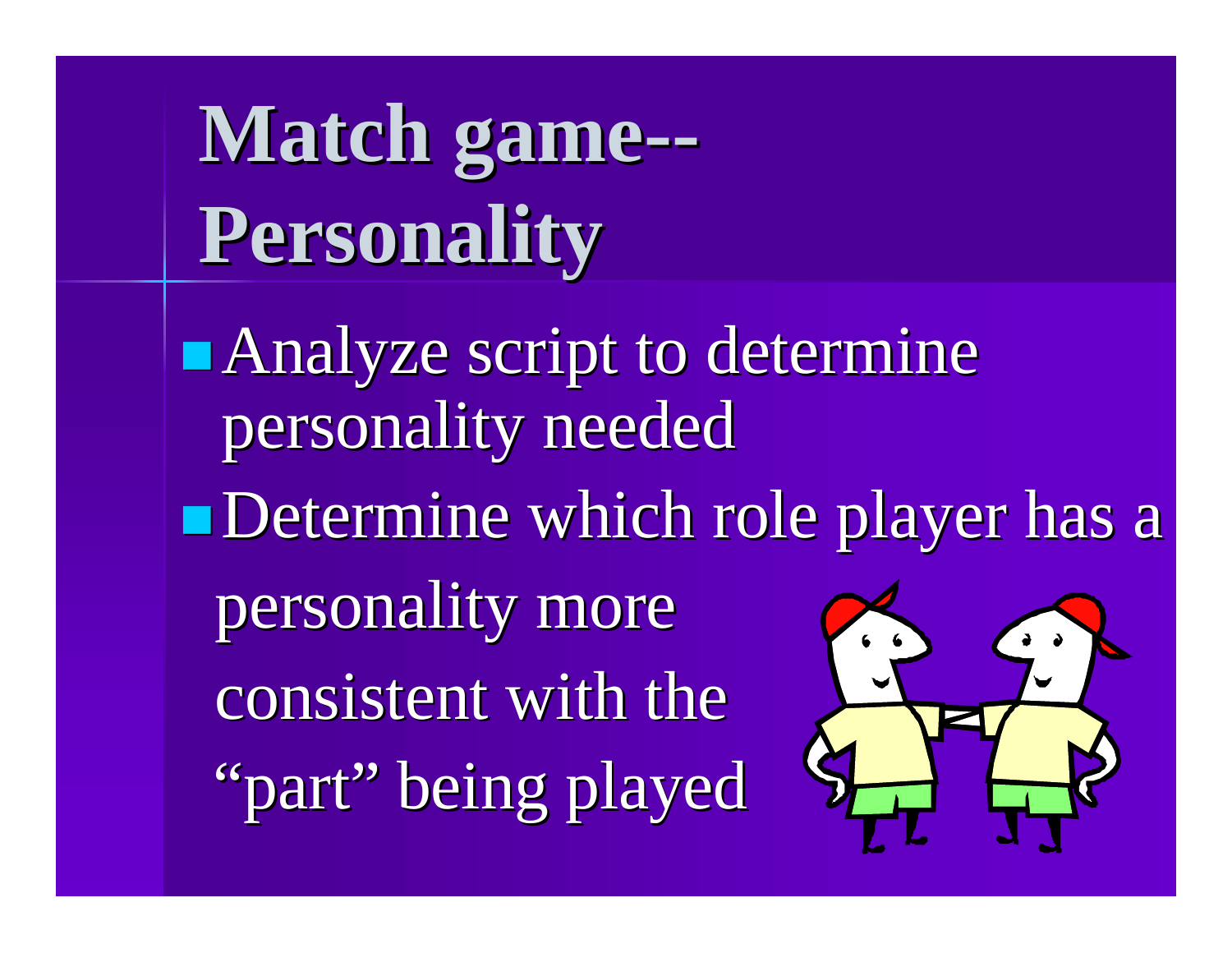## **Match game--Ability**

**Natch experienced role players** with more complicated roles

**Natch less experienced role** players with less difficult scripts or roles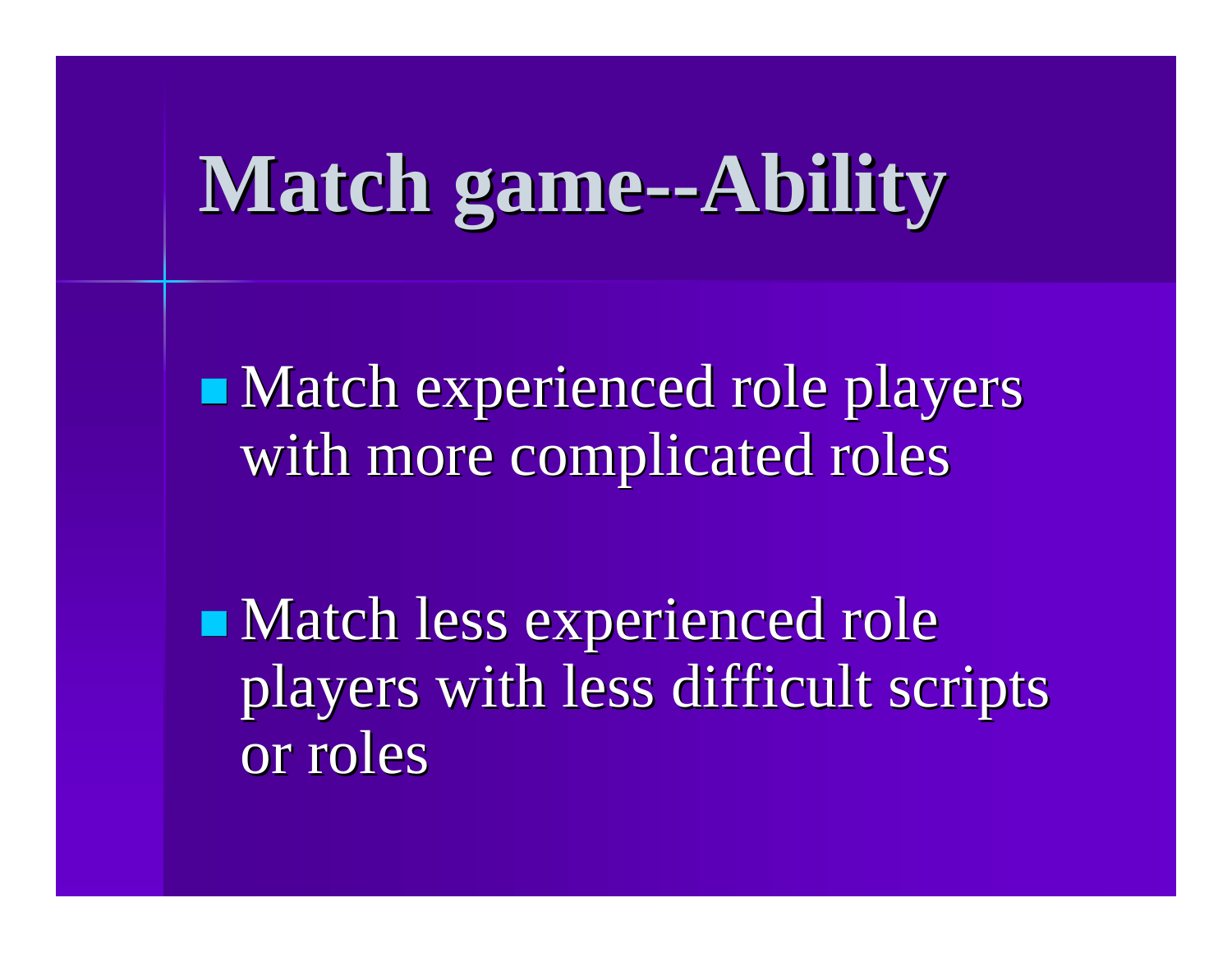## **Mirror images**

<sup>n</sup> Using role players who are similar in personality and presentation will help improve consistency.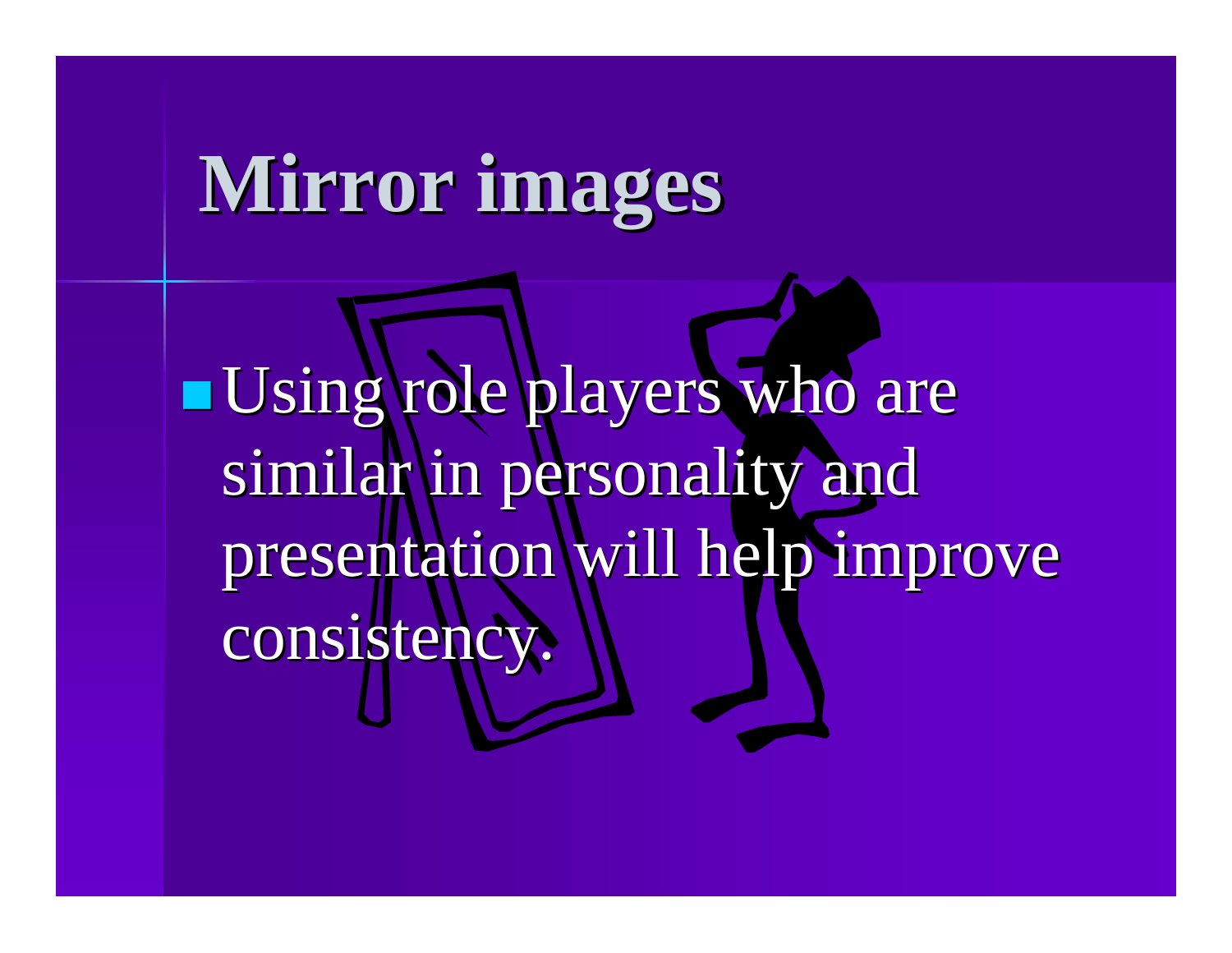## **CHALLENGE**



Training for Consistency

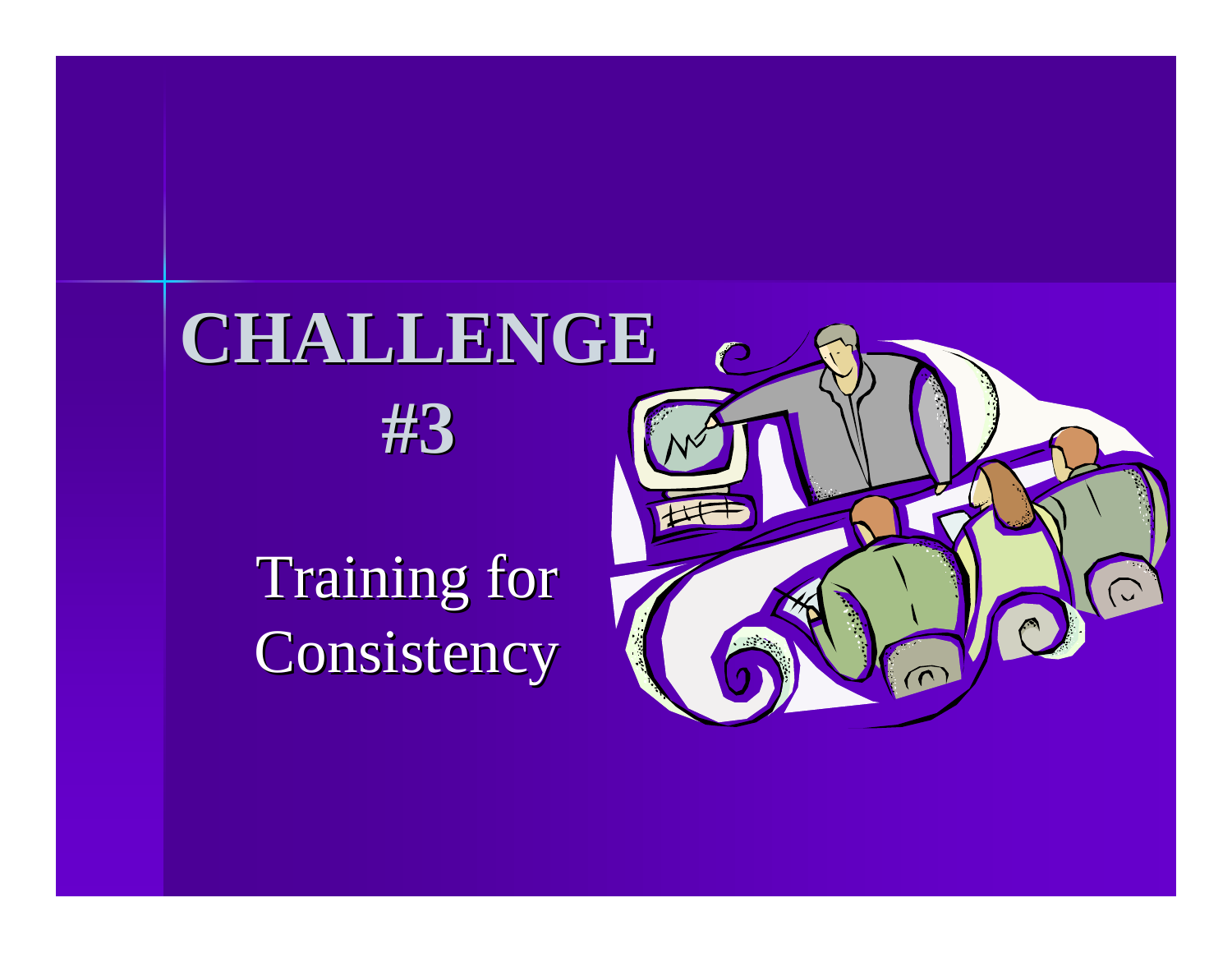#### Learning and remembering lines

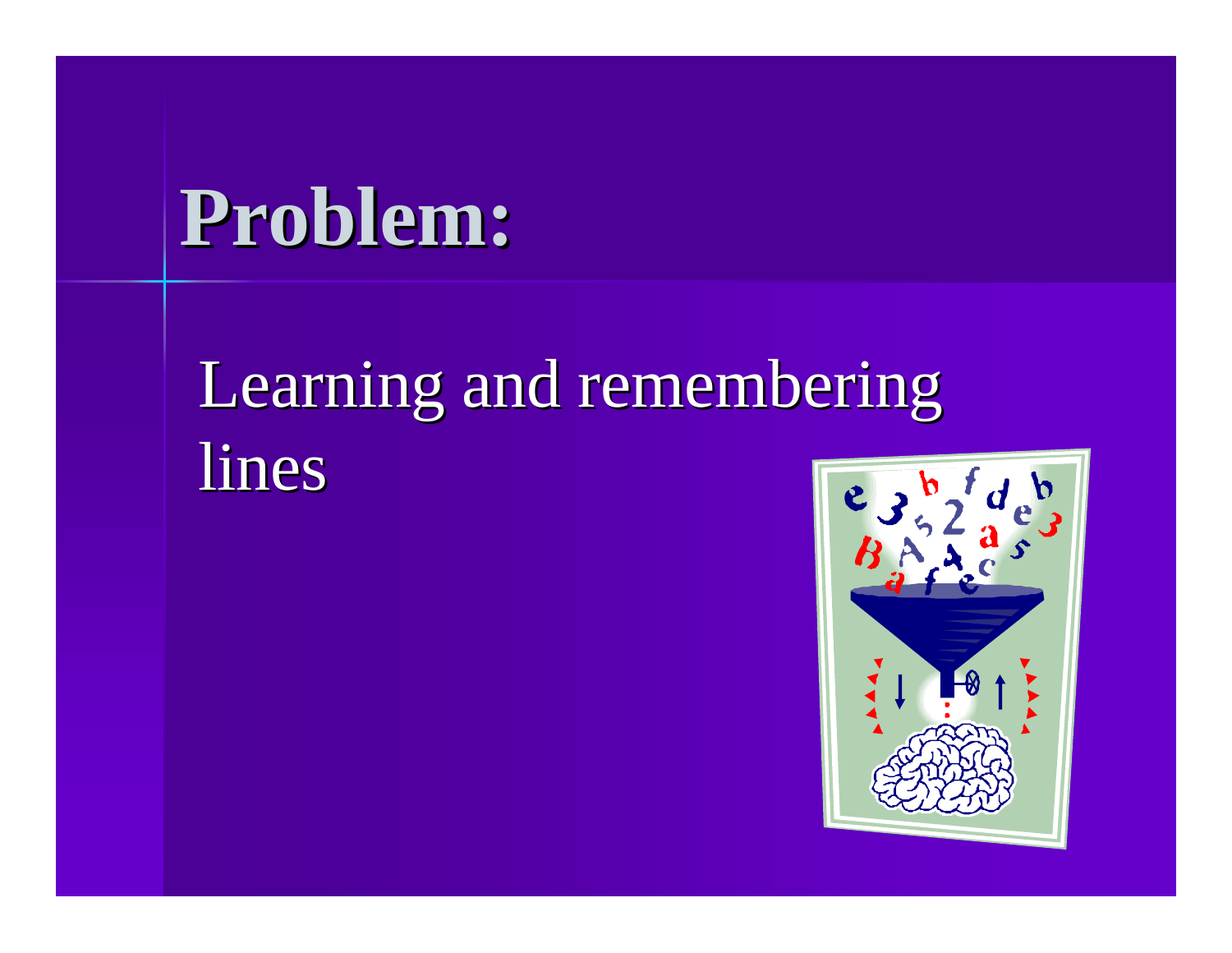## Analysis of scripts during training

![](_page_22_Picture_2.jpeg)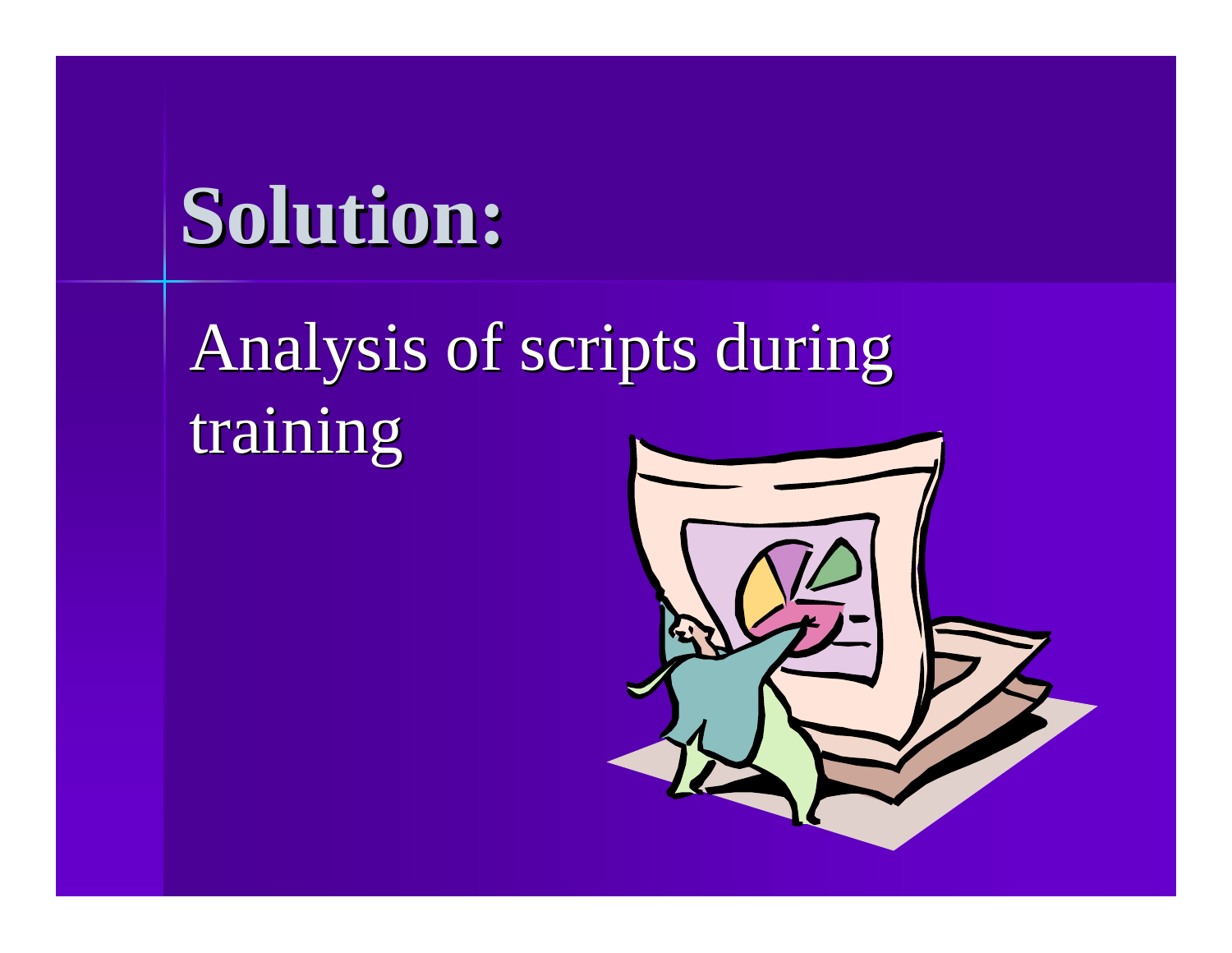## Maintaining consistent emotional state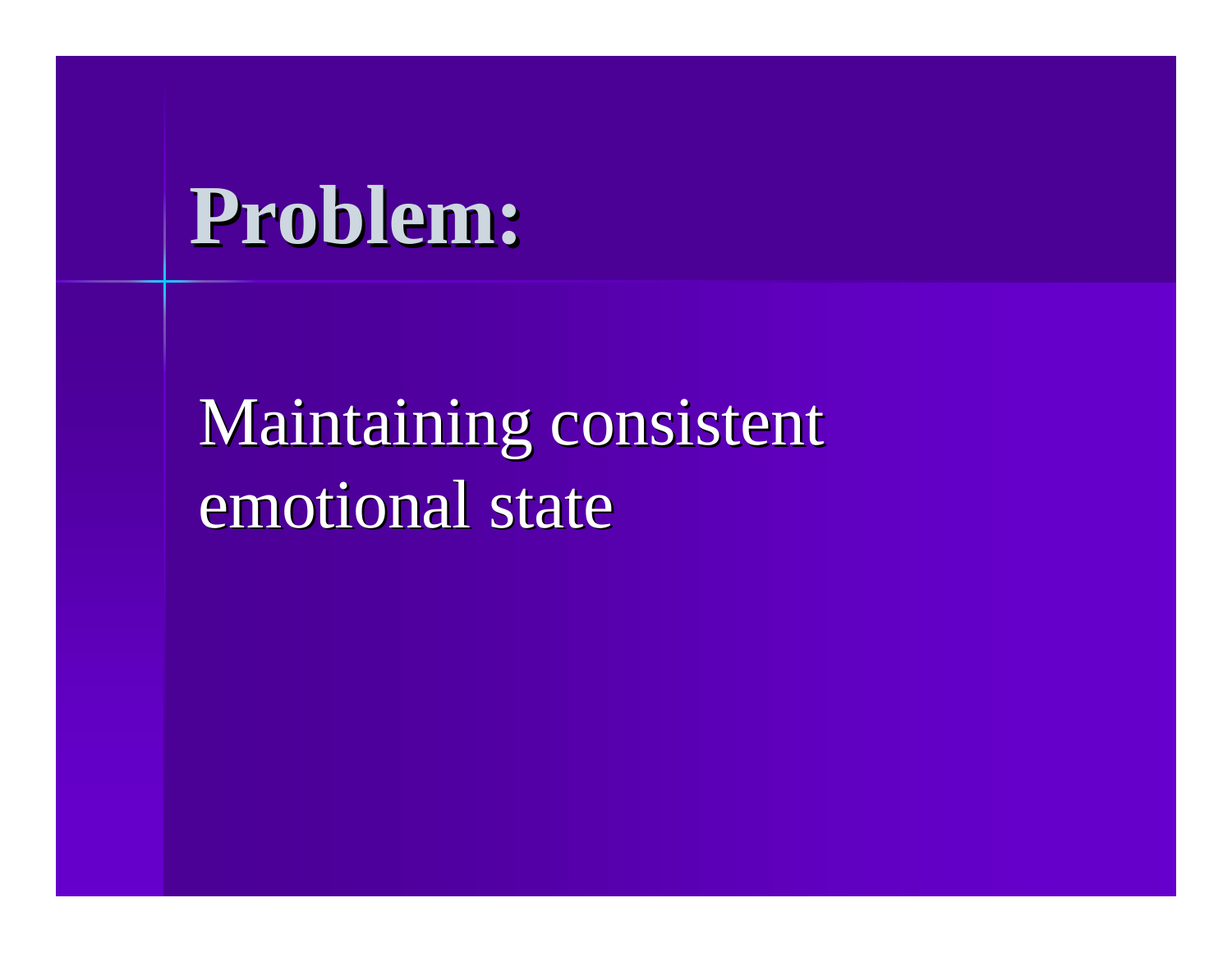**n** Character development.

**Analysis of character's motivation.** 

**n Timing of emotional displays.** 

**n** Observation of each Role Player's performance during the practice.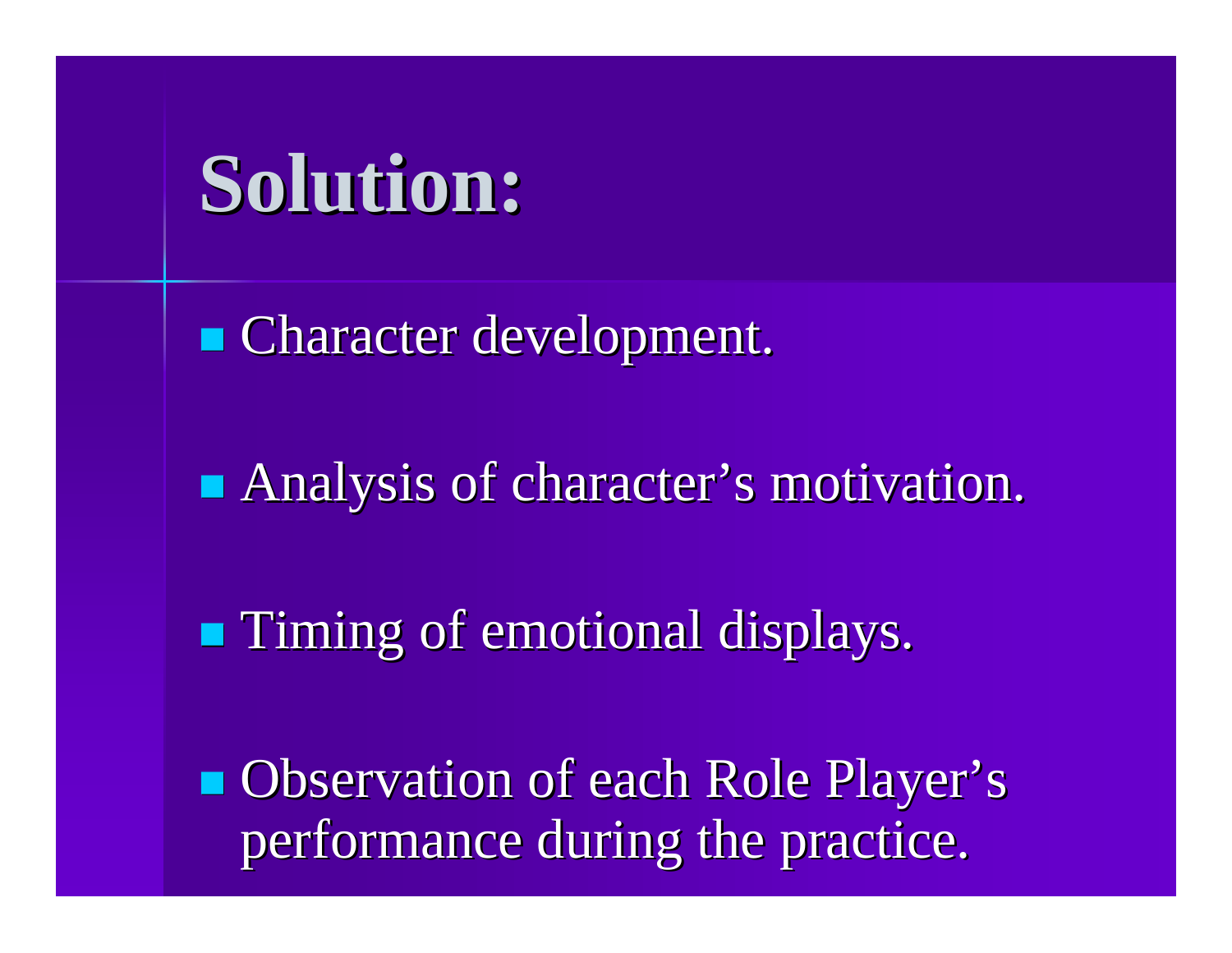Training for the unexpected

![](_page_25_Picture_2.jpeg)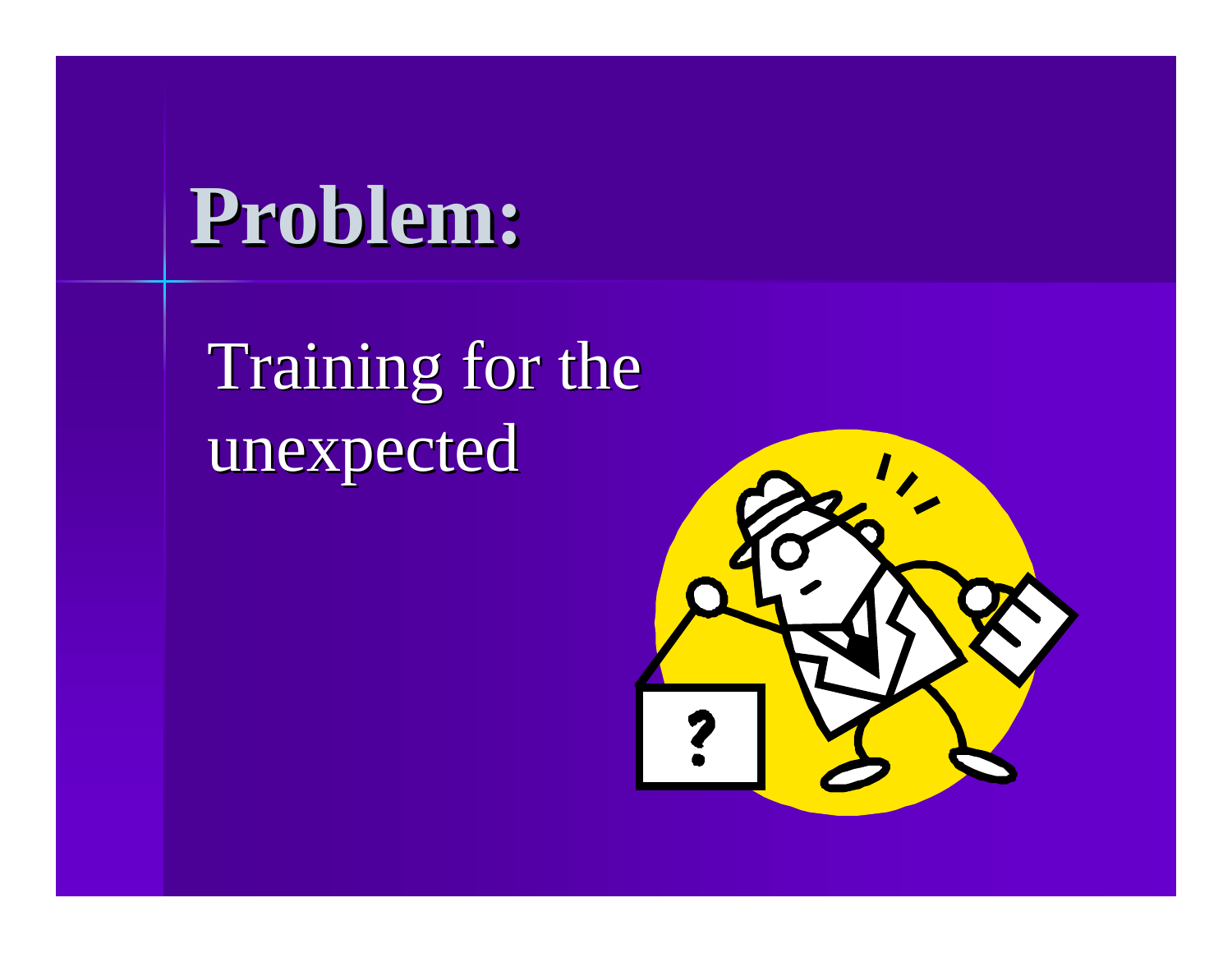# Practice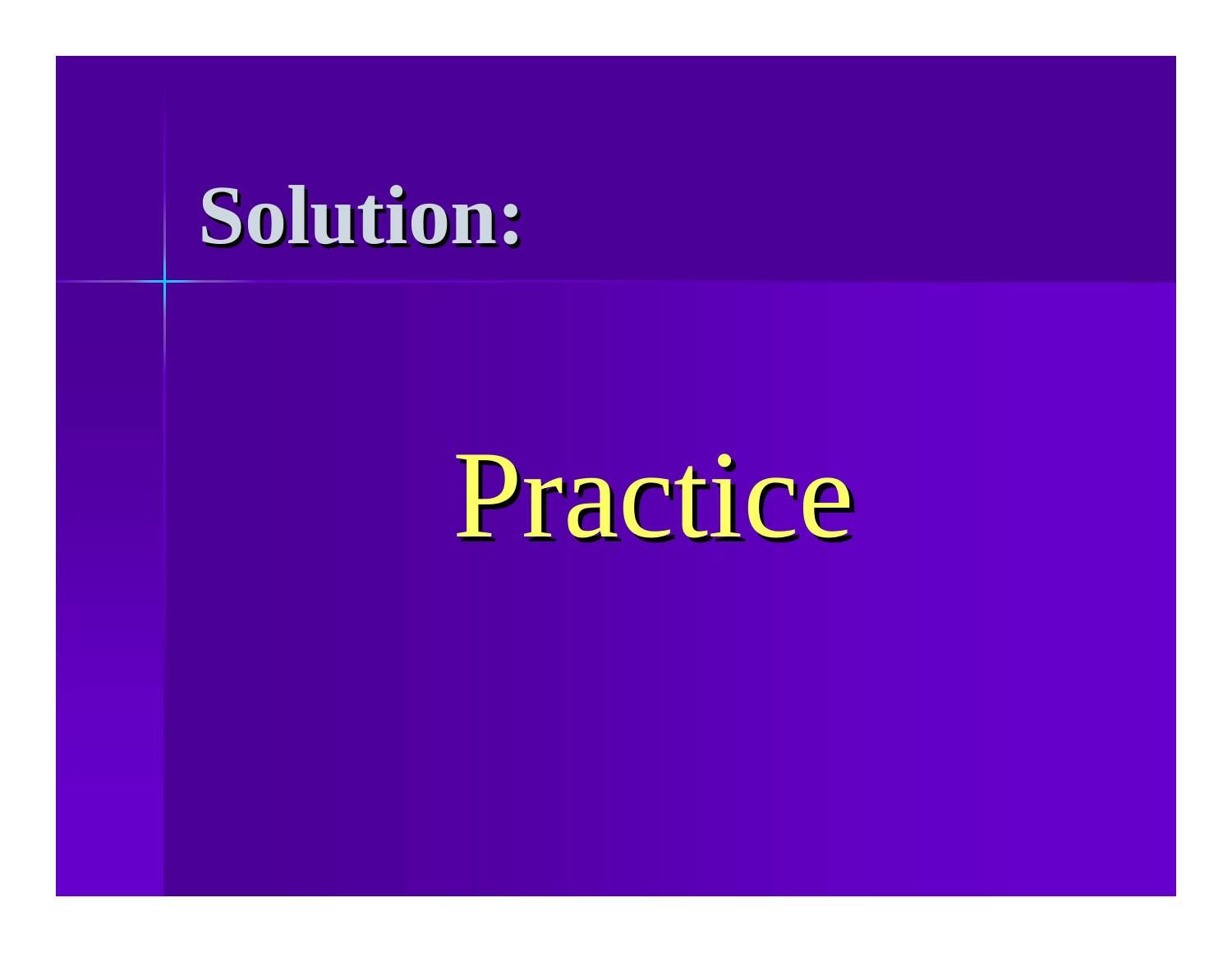## **CHALLENGE**

![](_page_27_Picture_1.jpeg)

Ensuring **Consistency** During Administration

![](_page_27_Picture_3.jpeg)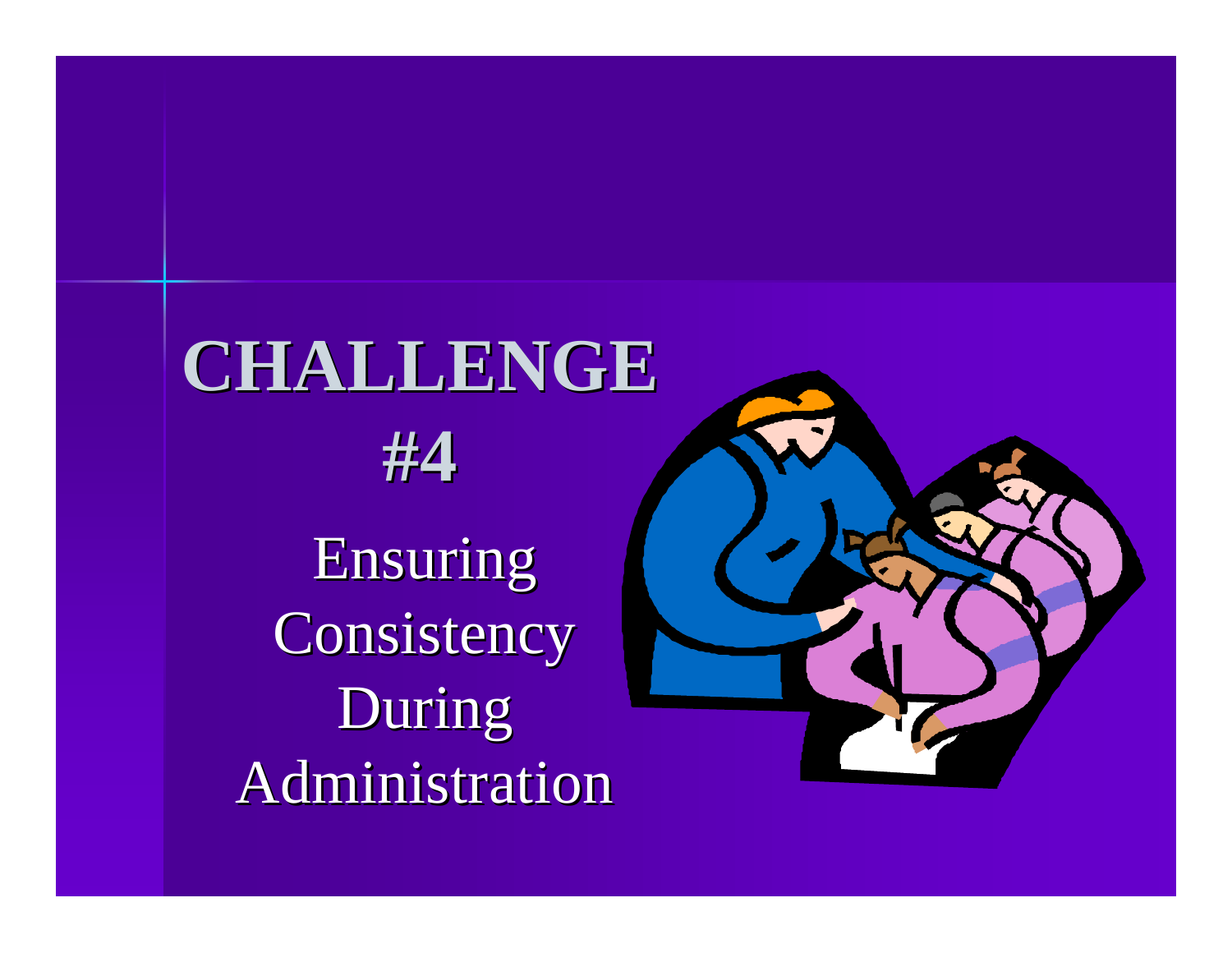### Role player fatigue

![](_page_28_Picture_2.jpeg)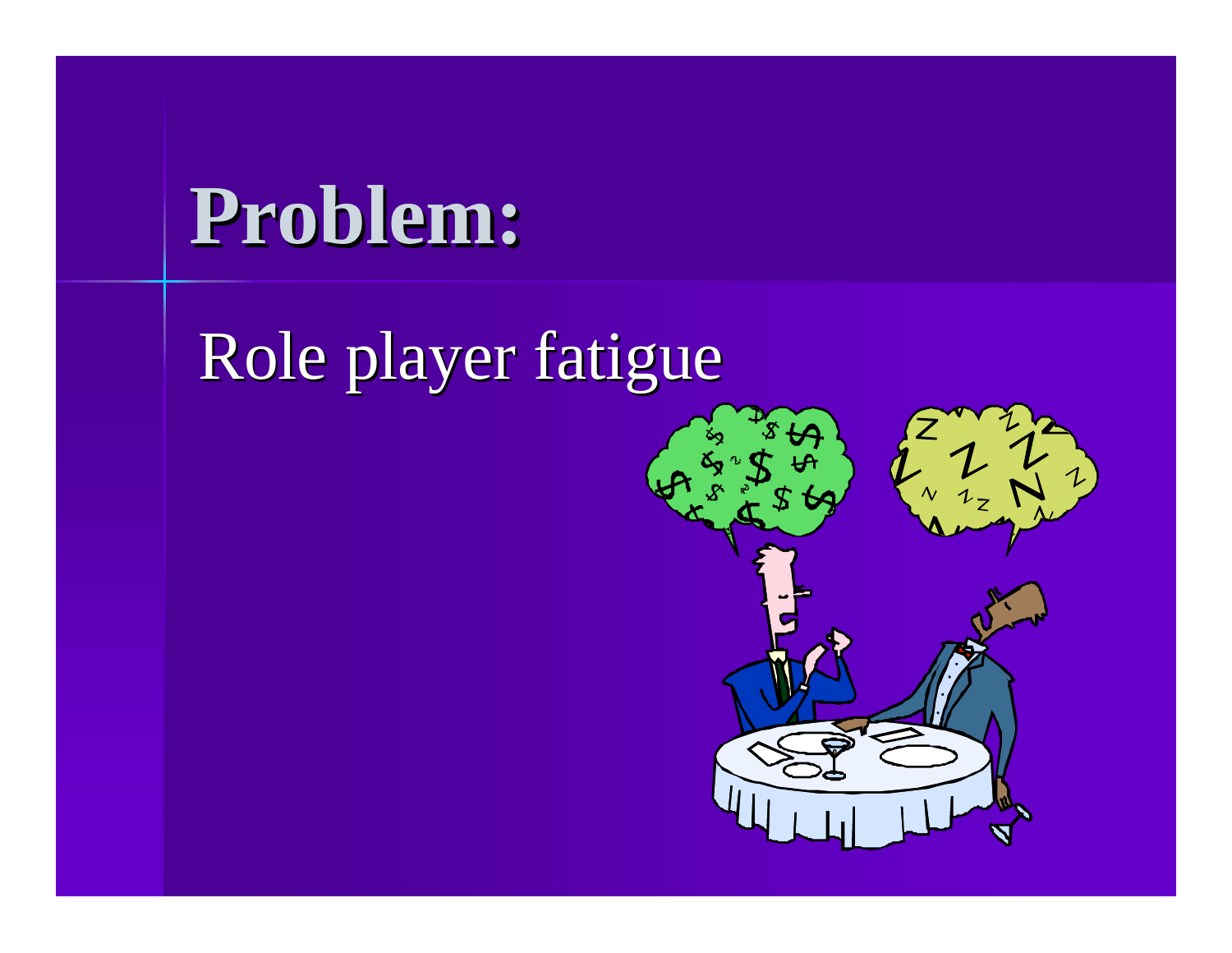**I** Limit number of candidates per role player.

**Build in frequent breaks and rest** periods.

![](_page_29_Picture_3.jpeg)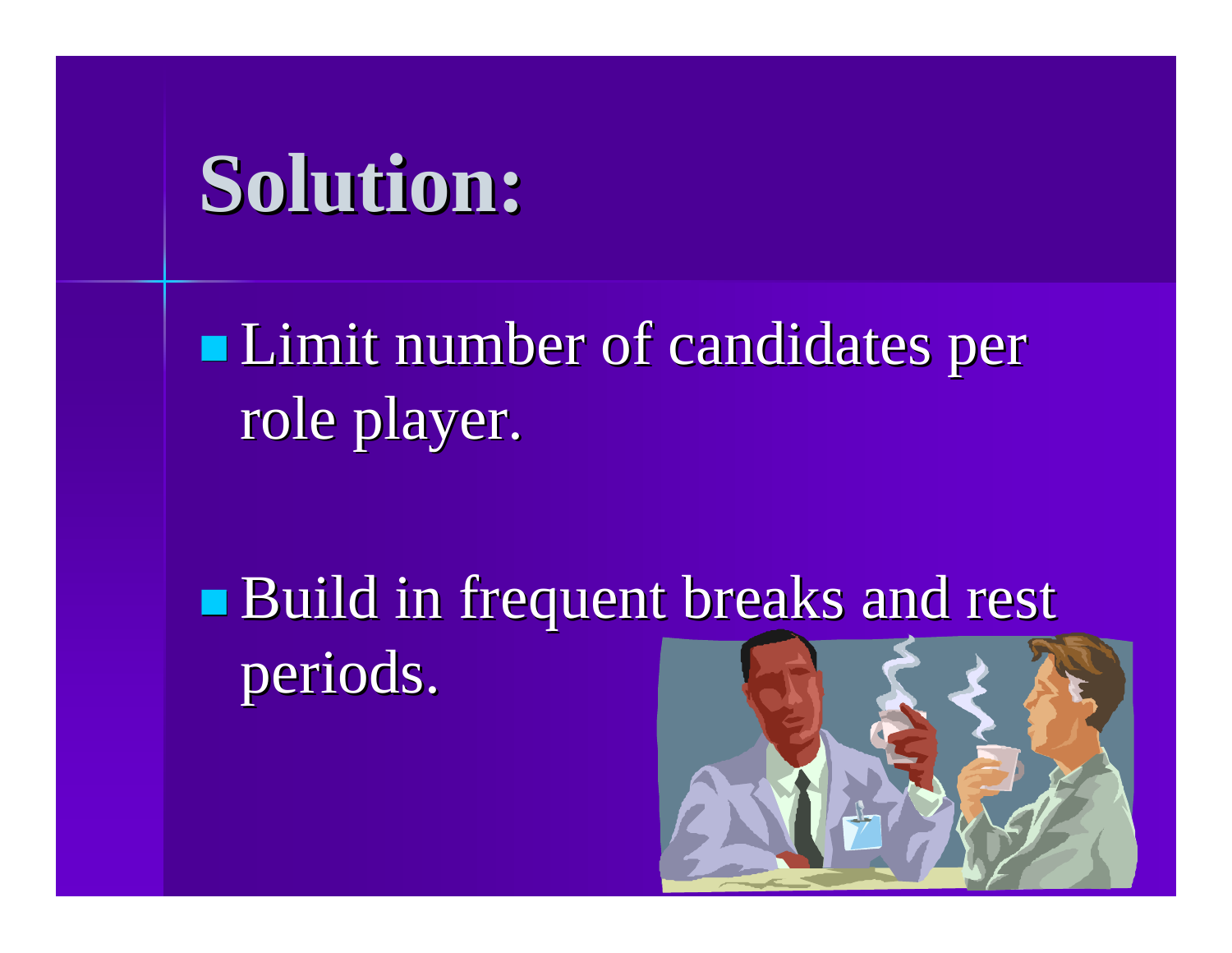## "Unusual" candidates and their behaviors

![](_page_30_Picture_2.jpeg)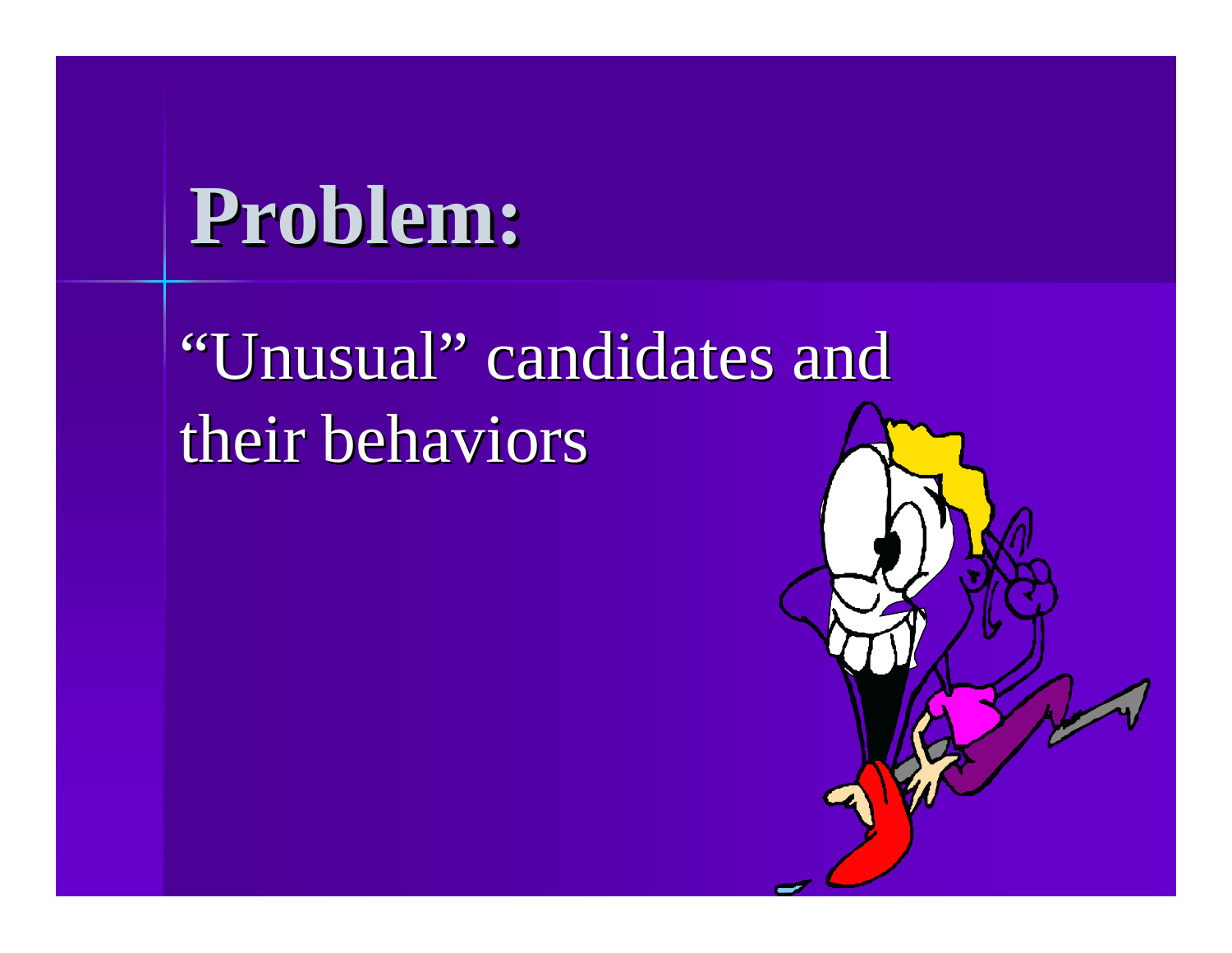Sharing of information among role players.

![](_page_31_Picture_2.jpeg)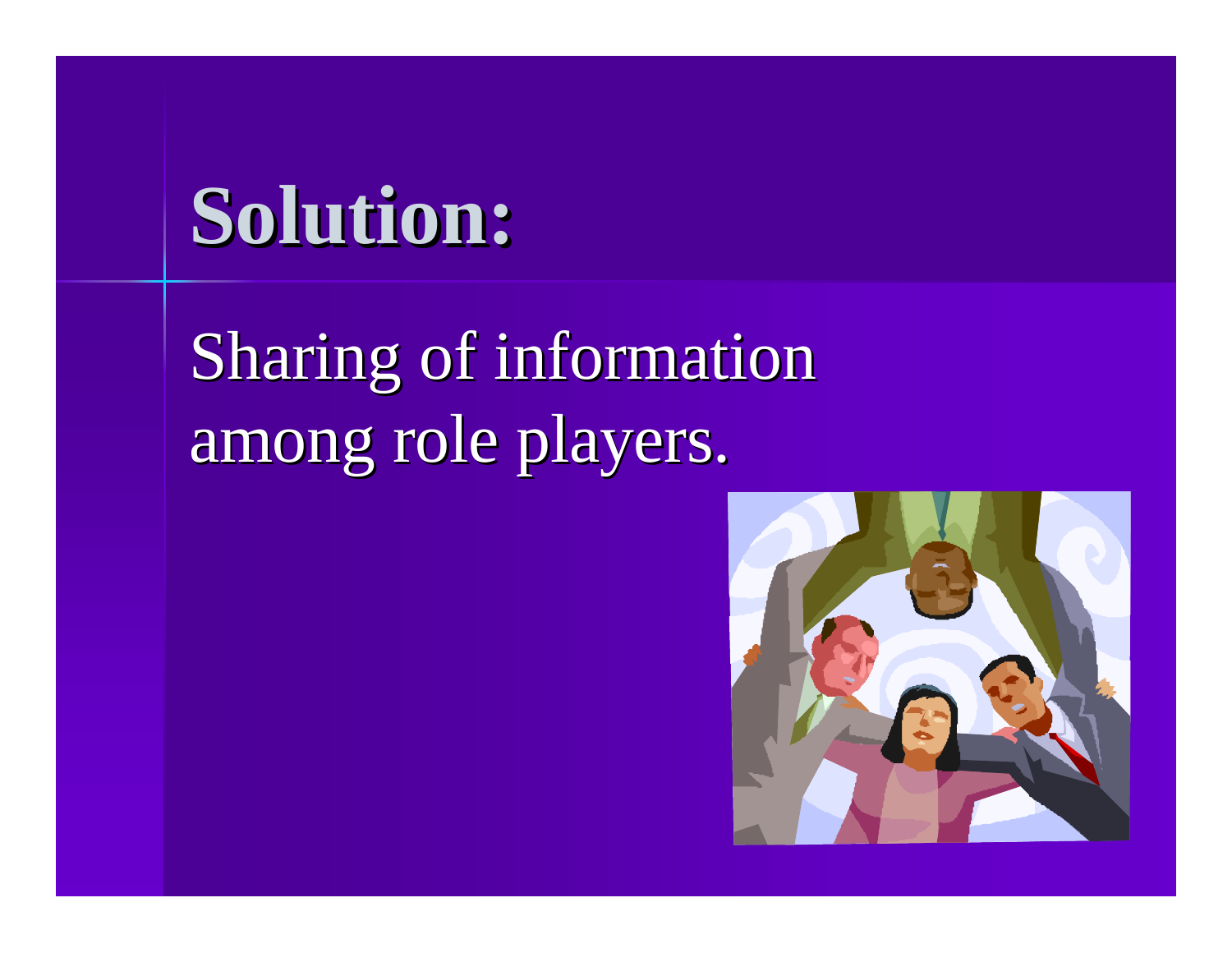## Inconsistency during role plays